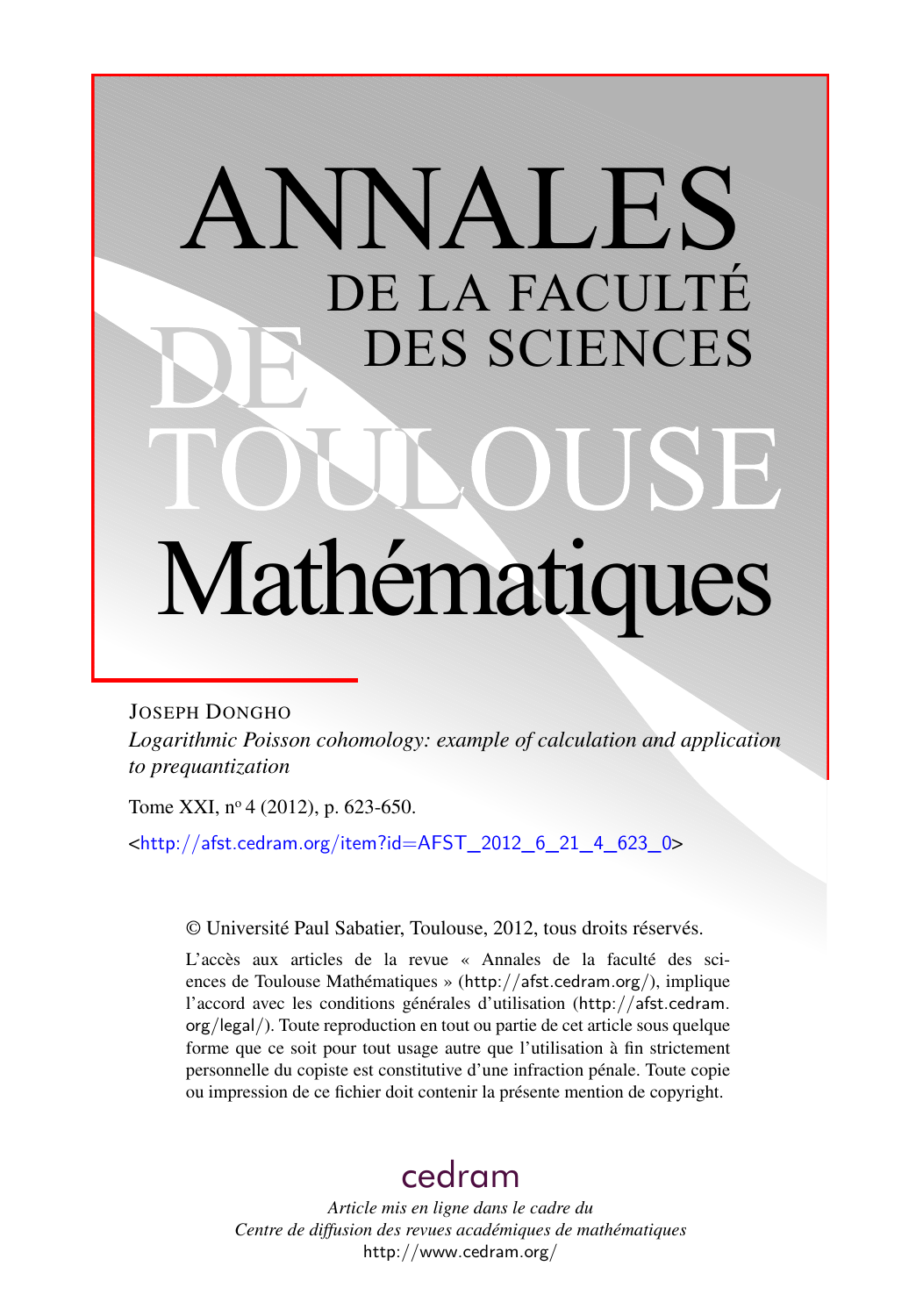# Logarithmic Poisson cohomology: example of calculation and application to prequantization

 $JOSEPH$  DONGHO<sup> $(1)$ </sup>

**ABSTRACT.** — In this paper we introduce the notions of logarithmic Poisson structure and logarithmic principal Poisson structure. We prove that the latter induces a representation by logarithmic derivation of the module of logarithmic K¨ahler differentials. Therefore it induces a differential complex from which we derive the notion of logarithmic Poisson cohomology. We prove that Poisson cohomology and logarithmic Poisson cohomology are equal when the Poisson structure is log symplectic. We give an example of non log symplectic but logarithmic Poisson structure for which these cohomology spaces are equal. We give an example for which these cohomologies are different. We discuss and modify the K. Saito definition of logarithmic differential forms. This note ends with an application to a prequantization of the logarithmic Poisson algebra:  $(\mathbb{C}[x, y], \{x, y\} = x)$ .

 $R$ ÉSUMÉ. — Dans cet article, nous introduisons la notion de structure d'alg`ebre de Poisson logarithmique et celle de structure d'alg`ebre de Poisson logarithmique principale. Nous montrons que les structures d'algèbre de Poisson logarithmique principale induisent une représentation du module des différentielles formelles logarithmiques par des dérivations logarithmiques principales. Grâce à cette représentation, nous introduisons la notion de cohomologie de Poisson logarithmique. Nous prouvons que cette cohomologie est isomorphe `a la cohomologie de Poisson sous-jacente lorsque la structure d'algèbre de Poisson est log symplectique. Nous donnons un exemple de structure d'algèbre de Poisson logarithmique principale non log symplectique dont les deux cohomologies sont encore isomorphes. Nous montrons sur un exemple qu'en général la cohomologie de

Article proposé par Vladimir Roubtsov.

 $(*)$  Recu le 10/10/2011, accepté le 04/01/2012

 $(1)$  Université de Maroua, Ecole Normale Supérieure, Département de Mathématiques, BP 55 Maroua au Cameroun josephdongho@yahoo.fr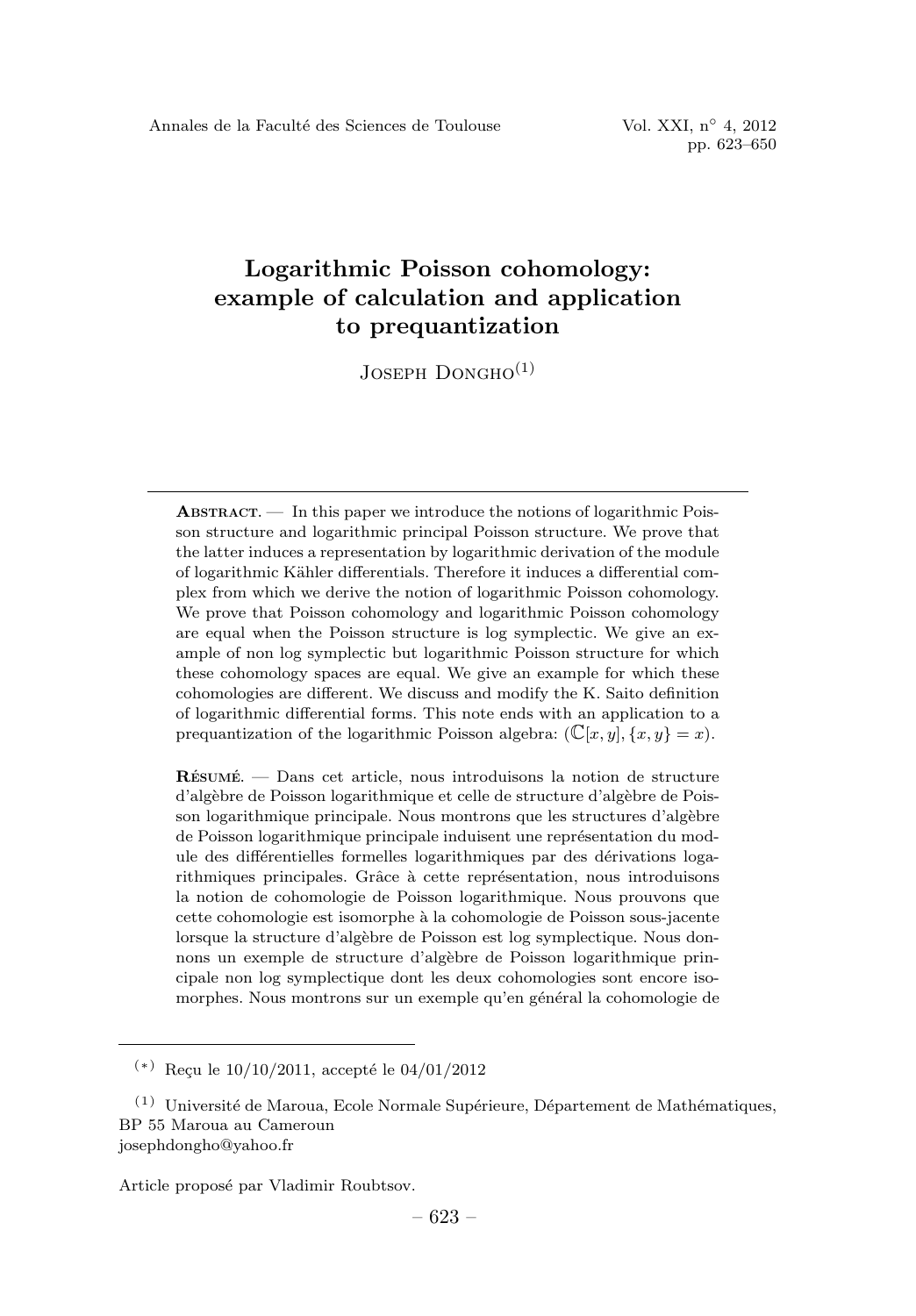Poisson et celle de Poisson logarithmique ne sont pas toujours isomorphes. Nous montrons sur un exemple la nécessité d'ajuster les hypothèses du théorème de K. Saito définissant les formes différentielles logarithmiques. Le travail se termine par une application de la cohomologie de Poisson logarithmique à la préquantification de la structure d'algèbre de Poisson logarithmique principale  $(\mathbb{C}[x, y], \{x, y\} = x)$ .

# Introduction

The classical Poisson bracket

$$
\{f,g\} = \sum_{i=1}^{n} \left(\frac{\partial f}{\partial p_i} \frac{\partial g}{\partial q^i} - \frac{\partial f}{\partial q^i} \frac{\partial g}{\partial p_i}\right) \tag{0.1}
$$

defined on the algebra of smooth functions on  $\mathbb{R}^{2n}$  plays a fundamental role in the analytical mechanics. It was discovered by D. Poisson in 1809. It was only one century later that A. Lichnerowicz (in [9]) and A. Weinstein (in [16]) extended it in a large theory now known as the Poisson Geometry. It has been remarked by A. Weinstein ([16]) that in fact the theory can be traced back to S. Lie (in [10]). The Poisson bracket (0.1) is derived from a symplectic structure on  $\mathbb{R}^{2n}$  and it appears as one of the main ingredients of symplectic geometry.

The basic properties of the bracket  $(0.1)$  are that it yields the structure of a Lie algebra on the space of functions and it has a natural compatibility with the usual associative product of functions. These facts are of algebraic nature and it is natural to define an abstract notion of a *Poisson algebra*. Following A. Vinogradov and I. Krasil'shchik in [15], J. Braconnier (in [2]) has developed the algebraic version of Poisson geometry. One of the most important notion related to the Poisson geometry is Poisson cohomology which was introduced by A. Lichnerowicz (in [9]) and in algebraic setting by I. Krasil'shchik (in [8]). Unlike the De Rham cohomology, Poisson cohomology spaces are almost irrelevant to the topology of the manifold and moreover they have bad functorial properties. They are very large and their actual computation is both more complicated and less significant than in the case of the De Rham cohomology. However they are very interesting because they allow us to describe various results concerning Poisson structures in particular one important result about the geometric quantization of the manifold. Algebraic aspects of this theory were developed by J. Huebschmann (in [7]) and in the geometrical setting by I. Vaisman (in [14]).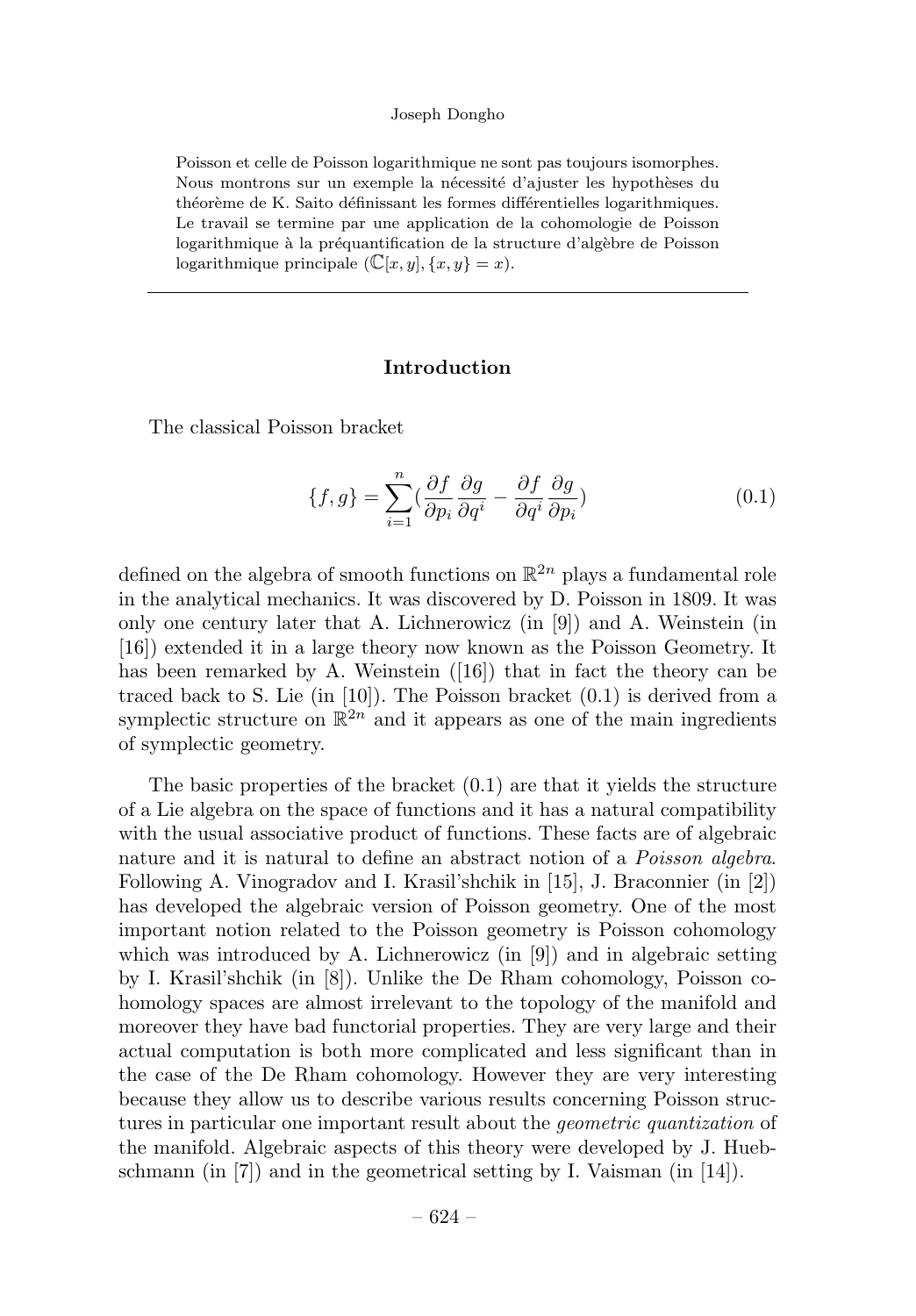This paper deals with Poisson algebras but Poisson algebras of another kind. More specifically we study the logarithmic Poisson structures. If the Poisson structures draw their origins from symplectic structures, logarithmic Poisson structures are inspired by log symplectic structures which are based on the theory of logarithmic differential forms. The logarithmic differential forms was introduced by P. Deligne (in [4]) who defined them in the case of a normal crossings divisor of a given complex manifold. But the theory of logarithmic differential forms along a divisor with not necessarily normal crossings was introduced by K. Saito in [13]. Explicitly if  $\mathcal I$  is an ideal in a commutative algebra  $\mathcal A$  over a commutative ring  $R$  a derivation  $D$  of A is called logarithmic along I if  $D(\mathcal{I}) \subset \mathcal{I}$ . We denote by  $Der_{\mathcal{A}}(\log \mathcal{I})$ the A-module of derivations of A logarithmic along  $\mathcal{I}$ . A Poisson structure  $\{.,.\}$  on A is called logarithmic <sup>1</sup> along *I* if for all  $a \in A$  we have  $\{a,.\}\in$  $Der_{\mathcal{A}}(\log \mathcal{I})$ . In addition suppose that  $\mathcal{I}$  is generated by  $\{u_1, ..., u_p\} \subset \mathcal{A}$ and let  $\Omega_A$  be the A-module of Kähler differential. The A-module  $\Omega_A(\log \mathcal{I})$ generated by  $\{\frac{du_1}{u_1}\}$  $\frac{du_1}{u_1},...,\frac{du_p}{u_p}\}\cup \Omega_{\mathcal{A}}$  is called the module of Kähler differentials logarithmic along  $\mathcal{I}.$ 

With the above definition we point out that the K. Saito definition of logarithmic forms is incomplete if we do not add the hypothesis that the defining function of the divisor is square free. In fact, according to K. Saito (Definition 1.2 in [13])  $\frac{dx}{x^2}$  and  $\frac{dy}{x}$  are logarithmic along  $D =$  $\{(x, y) \in \mathbb{C}^2, x^2 = h(x, y) = 0\}.$  If that is the case the system  $(\frac{dx}{x^2}, \frac{dy}{x})$  will be a basis of  $\Omega_{\mathbb{C}^2}$ . This is a contradiction with Theorem 1.8 in [13] since  $dx \wedge dy$  $\frac{\wedge dy}{x^3} \neq \frac{unit}{x^2} dx \wedge dy.$ 

In the case where *I* is generated by  $\{u_1, ..., u_p\} \subset A$ , we say that a Poisson structure  $\{.,.\}$  on A is logarithmic principal along I if for all  $a \in \mathcal{A}$ and  $u_i \in \{u_1, ..., u_p\}$  we have  $\frac{1}{u_i} \{a, u_i\} \in \mathcal{A}$ .

J. Huebschmann's program of algebraic construction of the Poisson cohomology can be summarized as follows:

Let  $\mathcal A$  be a commutative algebra over a commutative ring R. A Lie-Rinehart algebra on  $A$  is an A-module which is an R-Lie algebra acting on  $A$  with suitable compatibly conditions. J. Huebschmann observes that each Poisson structure {., .} gives rise to a structure of Lie-Rinehart algebra in the sense

<sup>&</sup>lt;sup>(1)</sup> The statement the Poisson structure is logarithmic along  $\mathcal I$  also expresses as  $\mathcal I$  is a Poisson ideal of  $\mathcal A$ . For example any smooth Poisson manifolds is logarithmic along the ideal of the smooth functions which vanish on a given symplectic leaf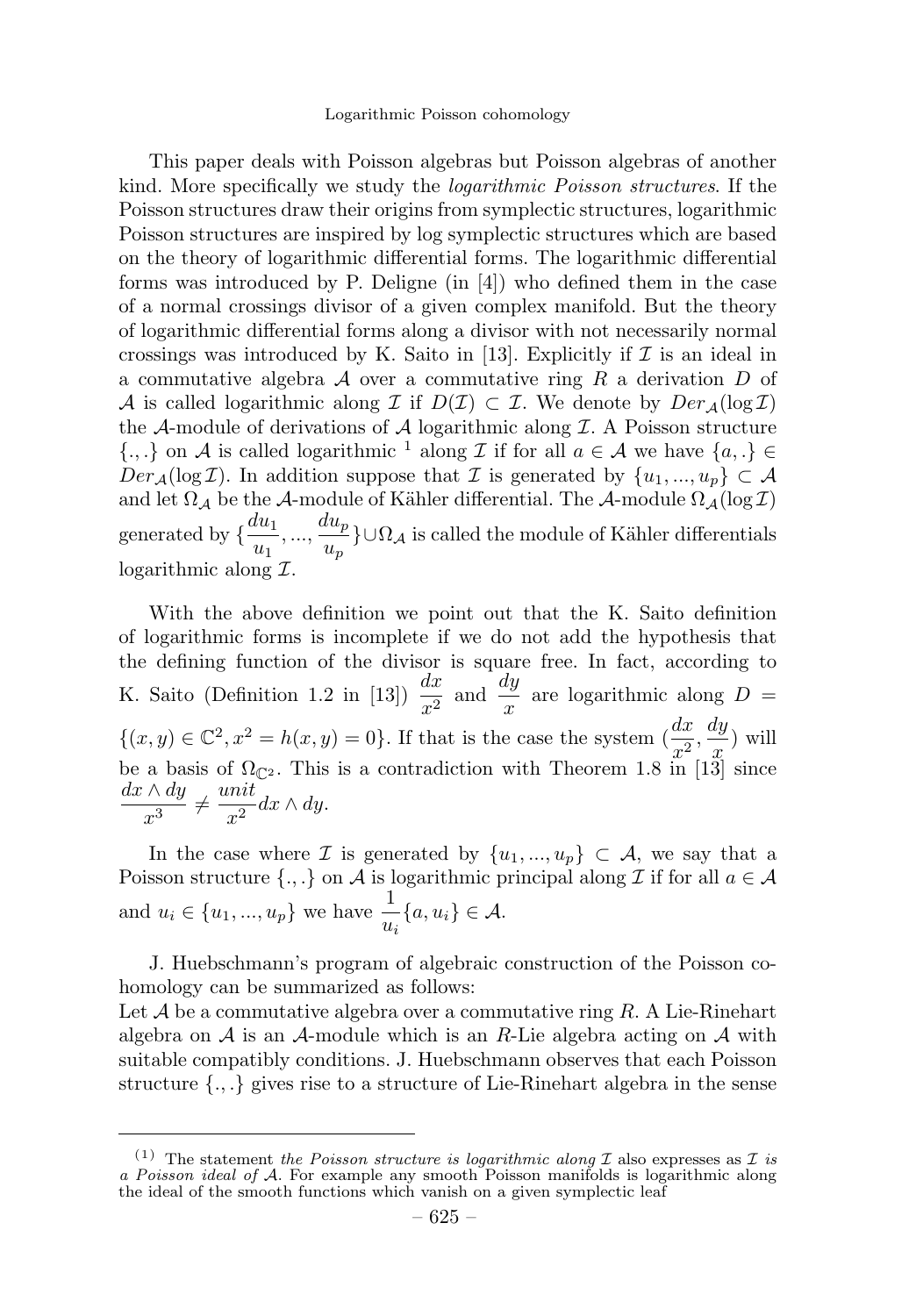of G. Rinehart (in [12]) on the A-module  $\Omega_A$  in natural fashion. But it was proved in [11] that any Lie-Rinehart algebra L on  $\mathcal A$  gives rise to a complex  $Alt_A(L, \mathcal{A})$  of alternating forms which generalizes the usual De Rham complex of manifold and the usual complex computing Chevalley-Eilenberg (in [3]) Lie algebra cohomology. Moreover extending earlier work of Hochshild Kostant and Rosenberg (in  $[6]$ ). G. Rinehart has shown that when L is projective as an A-module the homology of the complex  $Alt_A(L, \mathcal{A})$  may be identified with  $Ext^*_{U(\mathcal{A},L)}(\mathcal{A}, \mathcal{A})$  over a suitably defined universal algebra  $U(\mathcal{A}, L)$  of differential operators. But the latter defines a Lie algebra cohomology  $H^*(L, \mathcal{A})$  of L. So, since  $\Omega_{\mathcal{A}}$  is free A-module, it is projective. Therefore the homology of the complex  $Alt_{\mathcal{A}}(\Omega_{\mathcal{A}}, \mathcal{A})$  computing the cohomology of the underlying Lie algebra of the Poisson algebra  $(\mathcal{A}, \{.,.\})$ . Then the Poisson cohomology of  $(\mathcal{A}, \{.,.\})$  is the homology of  $Alt_{\mathcal{A}}(\Omega_{\mathcal{A}}, \mathcal{A})$ .

It follows from the definition of logarithmic Poisson structure that the image of Hamiltonian map of logarithmic principal Poisson structure is submodule of  $Der_{\mathcal{A}}(\log \mathcal{I})$ . Inspired by this fact we introduce the notion of logarithmic Lie-Rinehart structure. A Lie-Rinehart algebra L on A is said logarithmic along an ideal  $\mathcal I$  of  $\mathcal A$  if it acts by logarithmic derivations on  $\mathcal A$ .

In the case of logarithmic principal Poisson structure we replace in J. Huebschmann's program  $\Omega_{\mathcal{A}}$  by  $\Omega_{\mathcal{A}}(\log \mathcal{I})$  and we prove the following:

- every logarithmic principal structure of Poisson algebra induces a structure of Lie-Rinehart algebra on  $\Omega_A(\log \mathcal{I})$ . The associated cohomology is called logarithmic Poisson cohomology,
- Poisson cohomology and logarithmic Poisson cohomology are equal in the case of log symplectic Poisson structure,
- we verify the above result on the example  $(A = \mathbb{C}[x, y], \{x, y\} = x)$ . We also show that the logarithmic principal Poisson algebra  $(A =$  $\mathbb{C}[x, y], \{x, y\} = x^2$  is not log symplectic but its Poisson cohomology is equal to its logarithmic Poisson cohomology,
- we prove that the Poisson structure  $(A = \mathbb{C}[x, y, z], \{x, y\} = 0, \{x, z\} =$  $0, \{y, z\} = xyz$ ) is a logarithmic principal and
	- its  $3^{rd}$  Poisson cohomology is

$$
H_P^3 \cong \mathbb{C}[y] \oplus z\mathbb{C}[z] \oplus x\mathbb{C}[x] \oplus xy\mathbb{C}[y] \oplus xy\mathbb{C}[x] \oplus xz\mathbb{C}[x] \oplus xz\mathbb{C}[z] \oplus yz\mathbb{C}[y] \oplus yz\mathbb{C}[z],
$$

and

• its  $3^{rd}$  logarithmic Poisson cohomology is

$$
H_{PS}^3 \cong \mathbb{C}[y] \oplus z\mathbb{C}[z] \oplus x\mathbb{C}[x].
$$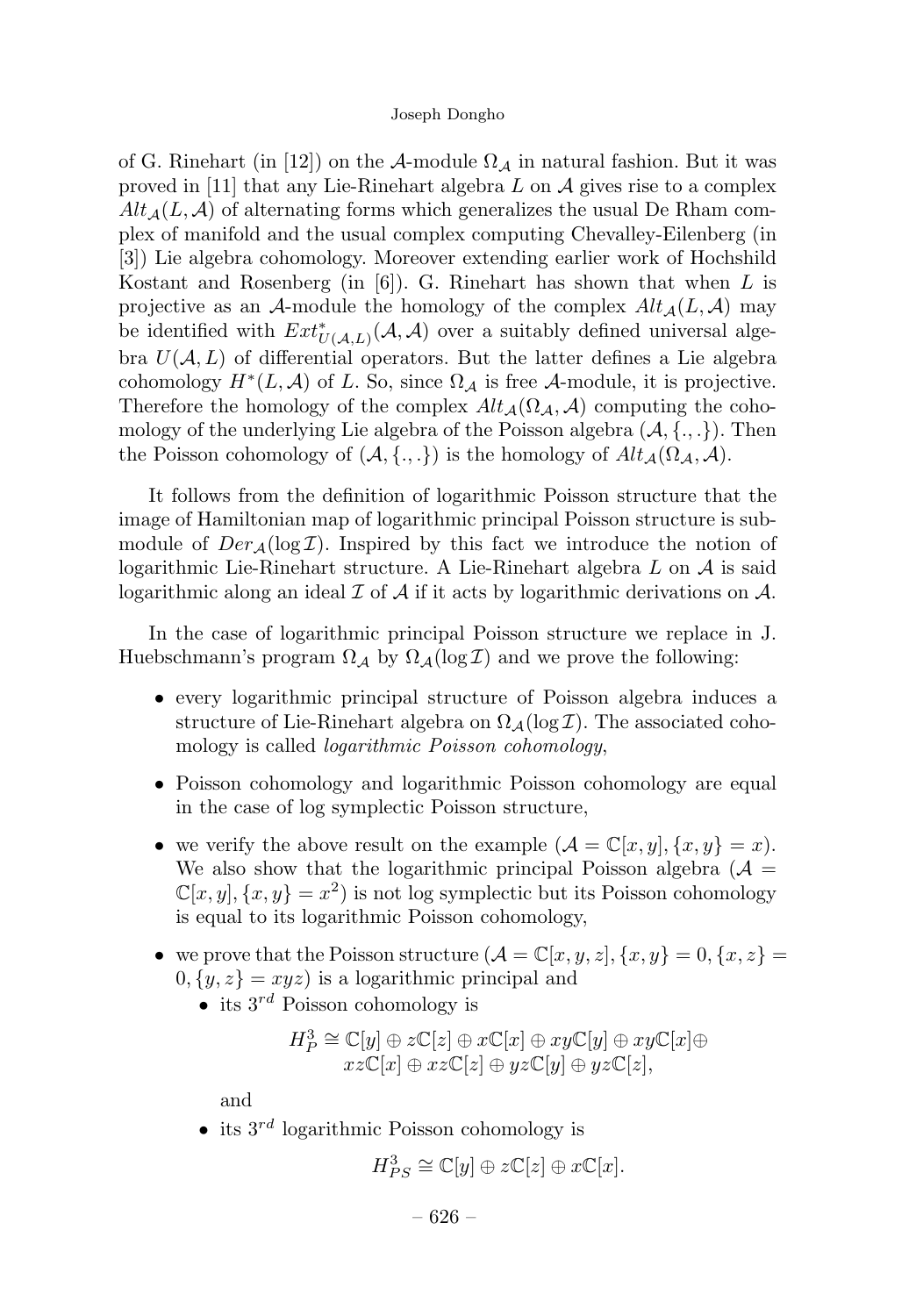The structure of the paper is as follows:

- Section 1: we introduce the notions of logarithmic principal Poisson structure and logarithmic Poisson cohomology. For this we use the notions of Lie-Rinehart algebra and logarithmic-Lie-Rinehart algebra. The main results of this section are Theorem 1.10 and Corollary 1.13 of Proposition 1.12.
- Section 2: we recall the notion of log symplectic manifold and prove that Poisson structure induced by log symplectic structure is logarithmic principal Poisson structure.
- Section 3: we compute the Poisson cohomology and the logarithmic Poisson cohomology of three logarithmic principal Poisson structures. Thanks to Theorem 3.14, we show that in general these two cohomologies are different.
- Section 4: we apply logarithmic Poisson cohomology to the prequantization of  ${x, y} = x.$

## 1.Logarithmic Poisson cohomology

# 1.1. Notations and conventions

Throughout this paper  $R$  denotes a commutative ring,  $A$  is a commutative and unitary R-algebra,  $Der_{\mathcal{A}}$  is the A-module of derivations of A and  $\Omega_{\mathcal{A}}$  is the A-module of Kähler differentials. An action of a Lie algebra L on A is a morphism of Lie algebras  $\rho: L \to Der_{\mathcal{A}}$ .

## 1.2. Poisson cohomology

Let  $L$  be a Lie algebra over  $R$ . A structure of Lie-Rinehart algebra on  $L$ (cf [12], [7]) is an action  $\rho: L \to Der_{\mathcal{A}}$  of L on A satisfying the following compatibility properties:

1.  $[\rho(at)](b) = a(\rho(l)(b))$  and

2. 
$$
[l_1, al_2] = \rho(l_1)(a)l_2 + a[l_1, l_2].
$$

A Lie-Rinehart algebra is a pair  $(L, \rho)$  where  $\rho$  is a structure of Lie-Rinehart algebra on L. In the sequel, any Lie-Rinehart algebra  $(L, \rho)$  will be denoted simply by L if no confusion is possible. Let  $Alt_A^p(L, \mathcal{A})$  be the R-module of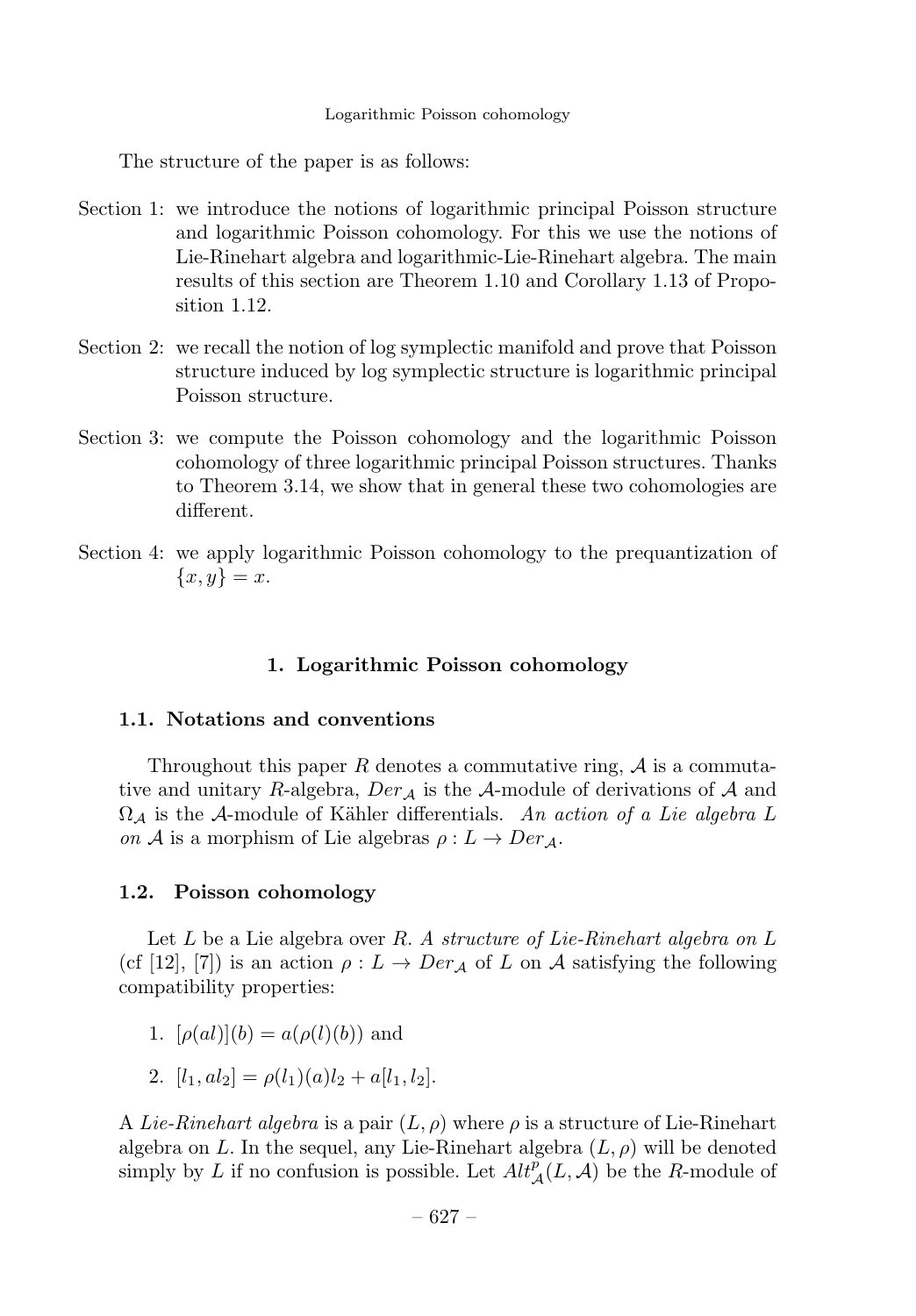the alternating p-forms on a Lie-Rinehart algebra L. The following map  $d_{\rho}$ defined by

$$
d_{\rho}(f)(l_1, ..., l_p) = \sum_{i=p}^{p} (-1)^{i+1} \rho(\alpha_i) f(l_1, ..., \hat{l_i}, ..., l_p)
$$
  
+ 
$$
\sum_{i < j}^{p} (-1)^{i+j} f([l_i, l_j], l_1, ..., \hat{l_i}, ..., \hat{l_j}, ..., l_p)
$$

for  $f \in Alt^{(p-1)}(L, \mathcal{A})$  induces a structure of a chain complex on  $Alt_{\mathcal{A}}(L, \mathcal{A})$  :=  $p \geq 0 \bigoplus Alt_{\mathcal{A}}^{p}(L, \mathcal{A})$  and the associated cohomology is called the Lie-Rinehart *cohomology of L*. It is known that for each Poisson algebra  $(A, \{.,.\}),$  the following data:

- 1. Lie-Poisson bracket  $[da, db] := d\{a, b\}$  on  $\Omega_A$ ,
- 2. Hamiltonian map  $H : \Omega_{\mathcal{A}} \to Der_{\mathcal{A}}$  defined by  $H(da)b := \{a, b\}.$

induce a structure of Lie-Rinehart algebra on  $\Omega_{\mathcal{A}}$ . The associated Lie-Rinehart cohomology is called Poisson cohomology of  $(\mathcal{A}, \{.,.\})$  and the corresponding cohomology spaces are denoted by  $H_P^*$ .

# 1.3. Logarithmic Poisson cohomology

Let  $\mathcal I$  be a non trivial ideal of  $\mathcal A$  and let  $L$  be a Lie algebra over  $R$  who is also an A-module. For a derivation  $\delta \in Der_{\mathcal{A}}$ , we say that:

- 1.  $\delta$  is logarithmic along  $\mathcal I$  if  $\delta(\mathcal I) \subset \mathcal I$ ,
- 2. δ is logarithmic principal along  $\{u_1, ..., u_p\} \subset \mathcal{I}$  if for all  $i = 1, ..., p$  $\delta(u_i) \in u_i \mathcal{A}.$

We denote by  $Der_{\mathcal{A}}(\log \mathcal{I})$  the A-module of derivations on A which are logarithmic along  $\mathcal I$  and  $Der_{\mathcal A}(\log \mathcal I)$  the  $\mathcal A$ -module of logarithmic principal derivations along  $\mathcal I$  on  $\mathcal A$ ; when  $\mathcal I$  is generated by  $\{u_1, ..., u_p\}$ . It is clear that  $Der_{\mathcal{A}}(\log \mathcal{I})$  is a sub-module of  $Der_{\mathcal{A}}$ .

DEFINITION 1.1. — A structure of Lie-Rinehart algebra  $\rho: L \to Der_{\mathcal{A}}$ on L is called structure of logarithmic-Lie-Rinehart algebra along  $\mathcal I$  if  $\rho(L) \subset$  $Der_{\mathcal{A}}(\log \mathcal{I}).$ 

 $Id_{Der_{\mathcal{A}}(\log \mathcal{I})}: Der_{\mathcal{A}}(\log \mathcal{I}) \to Der_{\mathcal{A}}(\log \mathcal{I})$  is a structure of logarithmic-Lie-Rinehart algebra on  $Der_{\mathcal{A}}(\log \mathcal{I}).$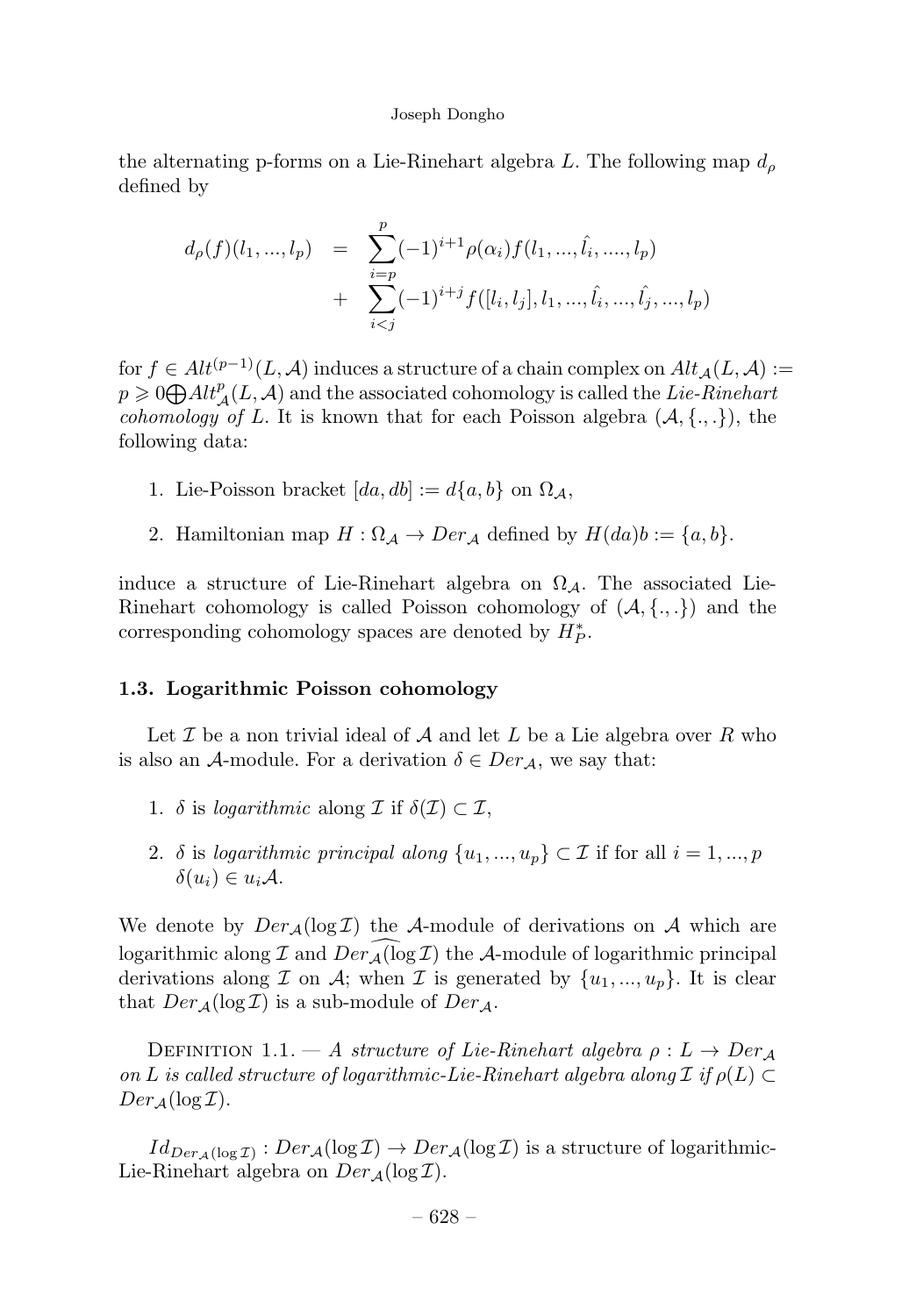DEFINITION 1.2. — Let L be a logarithmic-Lie-Rinehart algebra. A logarithmic Lie-Rinehart cohomology of L is the Lie-Rinehart cohomology associated to the representation of L by logarithmic derivations along  $\mathcal{I}$ .

For any logarithmic-Lie-Rinehart algebra  $(L, \rho)$  we will denote by  $(Alt(L, \mathcal{A}), d_{\rho})$  the complex induced by the action of L on  $\mathcal{A}$ . As in the case of Lie-Rinehart algebras the notions of logarithmic-Lie-Rinehart-Poisson and logarithmic-Lie-Rinehart-symplectic structures are well defined.

DEFINITION 1.3. — Let  $(L, \rho)$  be a logarithmic Lie-Rinehart algebra. A logarithmic-Lie-Rinehart-Poisson structure on  $(L, \rho)$  is a skew-symmetric 2-form

$$
\mu: L \times L \to \mathcal{A}
$$

such that  $d_{\rho}\mu = 0$ .

A logarithmic-Lie-Rinehart-Poisson algebra is a triple  $(L, \rho, \mu)$  where  $\mu$ is a logarithmic-Lie-Rinehart-Poisson structure on  $(L, \rho)$ .

DEFINITION 1.4. — A logarithmic-Lie-Rinehart-Poisson algebra  $(L, \rho, \mu)$ is called logarithmic Lie-Rinehart-symplectic if the 2-form  $\mu$  is nondegenerate. In other words the map

$$
I: L \to \mathcal{H}om(L, \mathcal{A}), \quad l \mapsto I(l) = i_l \mu
$$

is an isomorphism of A-modules. Where for all  $l \in L$  the map

 $i_l : Alt(L, \mathcal{A}) \rightarrow Alt(L, \mathcal{A})$ 

is defined by

$$
(i_l(f))(l_1, ..., l_{p-1}) = f(l, l_1, ..., l_{p-1}).
$$

Let  $\mathcal{S} := \{u_1, ..., u_p\} \subset \mathcal{A}$  such that each ideal  $u_i \mathcal{A}$  is prime and  $u_i \notin u_j \mathcal{A}$ for all  $i \neq j, i, j = 1, \ldots, p$ . We denote by  $\Omega_{\mathcal{A}}(\log \mathcal{I})$  the  $\mathcal{A}$ -module generated by  $\{\frac{du_i}{u_i}\}$  $\frac{\partial u_i}{\partial u_i}; i = 1, \ldots, p\} \cup \Omega_{\mathcal{A}}.$ 

DEFINITION 1.5. — The A-module  $\Omega_{\mathcal{A}}(\log \mathcal{I})$  is called the A-module of Kähler logarithmic differentials on A.

The following Proposition gives the dual of the A-module  $\Omega_A(\log T)$ .

PROPOSITION 1.6. — The A-module of the A-linear maps from  $\Omega_{\mathcal{A}}(\log \mathcal{I})$ to A is isomorphic to the A-module  $Der_{\mathcal{A}}(\log \mathcal{I})$  of the logarithmic principal derivations.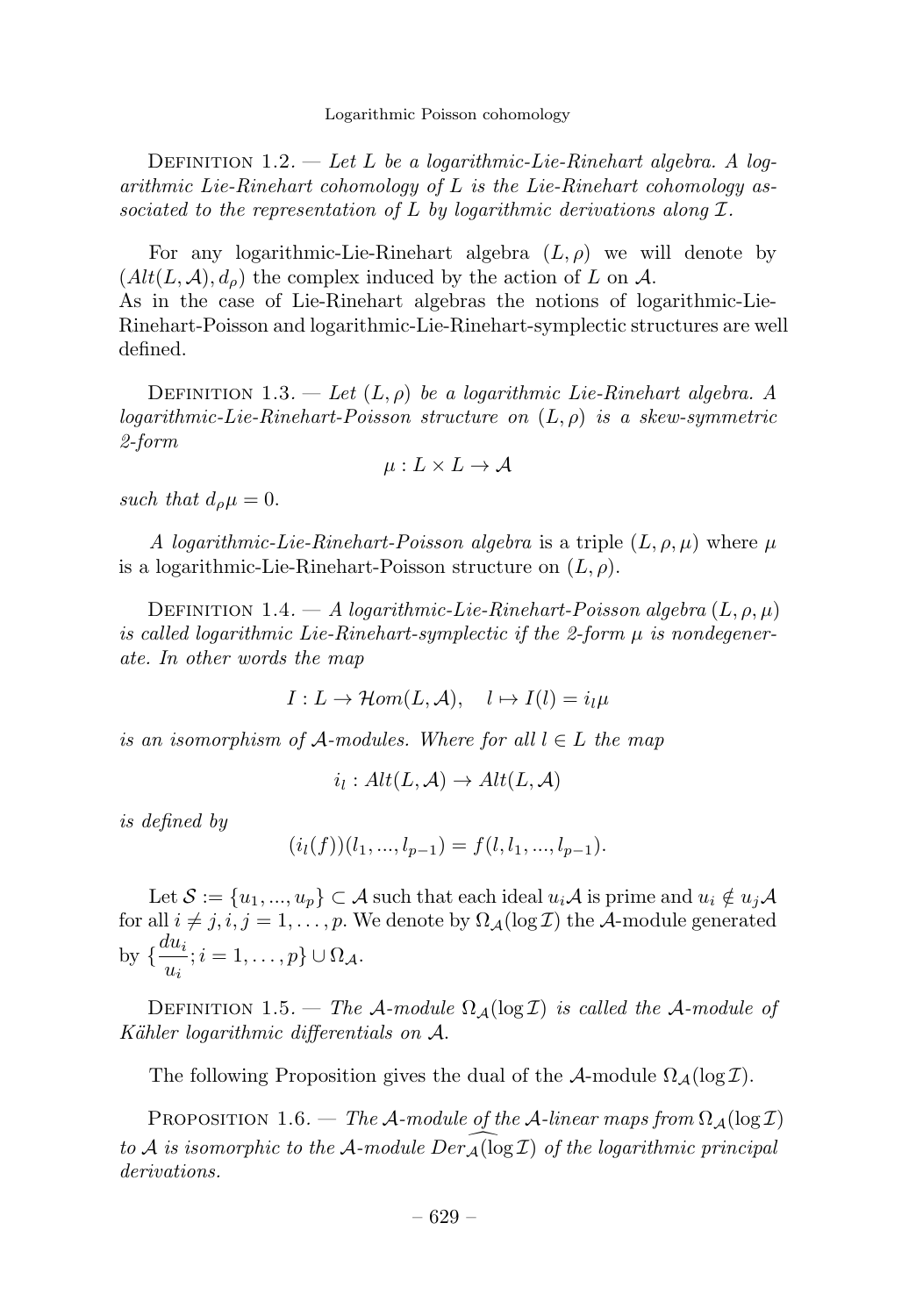*Proof.* — It follows from the universal property of  $(\Omega, d)$  that there is an isomorphism  $\sigma$  from  $Der_{\mathcal{A}}$  to  $\mathcal{H}om(\Omega_{\mathcal{A}}, \mathcal{A})$ . Consider

$$
\hat{\sigma}:Der_{\mathcal{A}}(\overline{\log \mathcal{I}})\to \mathcal{H}om(\Omega_{\mathcal{A}}(\log \mathcal{I}),\mathcal{A})
$$

defined by  $\hat{\sigma}(\delta)(a \frac{du_i}{dt})$  $\frac{du_i}{u_i} + bdc$  =  $a\frac{1}{u}\sigma(\delta)(du) + b\sigma(\delta)(dc)$ . A straightforward computation shows that  $\hat{\sigma}$  is an isomorphism.

DEFINITION 1.7. — Let  $(A, \{.,.\})$  be a Poisson algebra, let  $\mathcal I$  be a non trivial ideal of A and let S as above. We say that the bracket  $\{.,.\}$ :

- 1. defines a structure of logarithmic Poisson algebra along I if for all  $a \in \mathcal{A}, \{a, \cdot\} \in Der_{\mathcal{A}}(\log \mathcal{I}),$
- 2. is a structure of logarithmic principal Poisson structure along S if for all  $a \in \mathcal{A}, \{a, .\} \in Der_{\mathcal{A}}(\log \mathcal{I}).$

When A is endowed with a Poisson structure  $\{.,.\}$  which is logarithmic along  $\mathcal I$  ( respectively logarithmic principal along  $\mathcal S$ ) we say that  $(\mathcal A, \{.,.\})$ is a logarithmic (respectively a logarithmic principal) Poisson algebra.

PROPOSITION 1.8. — Let  $(A, \{.,.\})$  be a Poisson algebra.

- 1. If  $\{.,.\}$  is logarithmic along *I*, then  $H(\Omega_{\mathcal{A}}) \subset Der_{\mathcal{A}}(\log D)$ .
- 2. If  $\{.,.\}$  is logarithmic principal along S, then  $H(\Omega_{\mathcal{A}}) \subset Der_{\mathcal{A}}(\log D)$ and H can be extended to  $\Omega_A(\log T)$  by

$$
\tilde{H}: \Omega_{\mathcal{A}}(\log \mathcal{I}) \to Der_{\mathcal{A}}(\log D) \quad \frac{du}{u} \mapsto \frac{1}{u}H(du)
$$

for all  $u \in \mathcal{S}$ .

 $Proof.$  — The first item follows from the definition of logarithmic Poisson structure.

To prove item 2 we shall remark that if  $\{.,.\}$  is a logarithmic principal Poisson structure on A then for all  $i \neq j$ ,  $\frac{1}{n+1}$  $\frac{1}{u_iu_j}\{u_i, u_j\} \in \mathcal{A}.$   $\Box$ 

DEFINITION 1.9. — Let  $(A, \{.,.\})$  be a logarithmic principal Poisson algebra. The map  $H$  defined in Proposition 1.8 is called the logarithmic Hamiltonian map of  $(A, \{.,.\}).$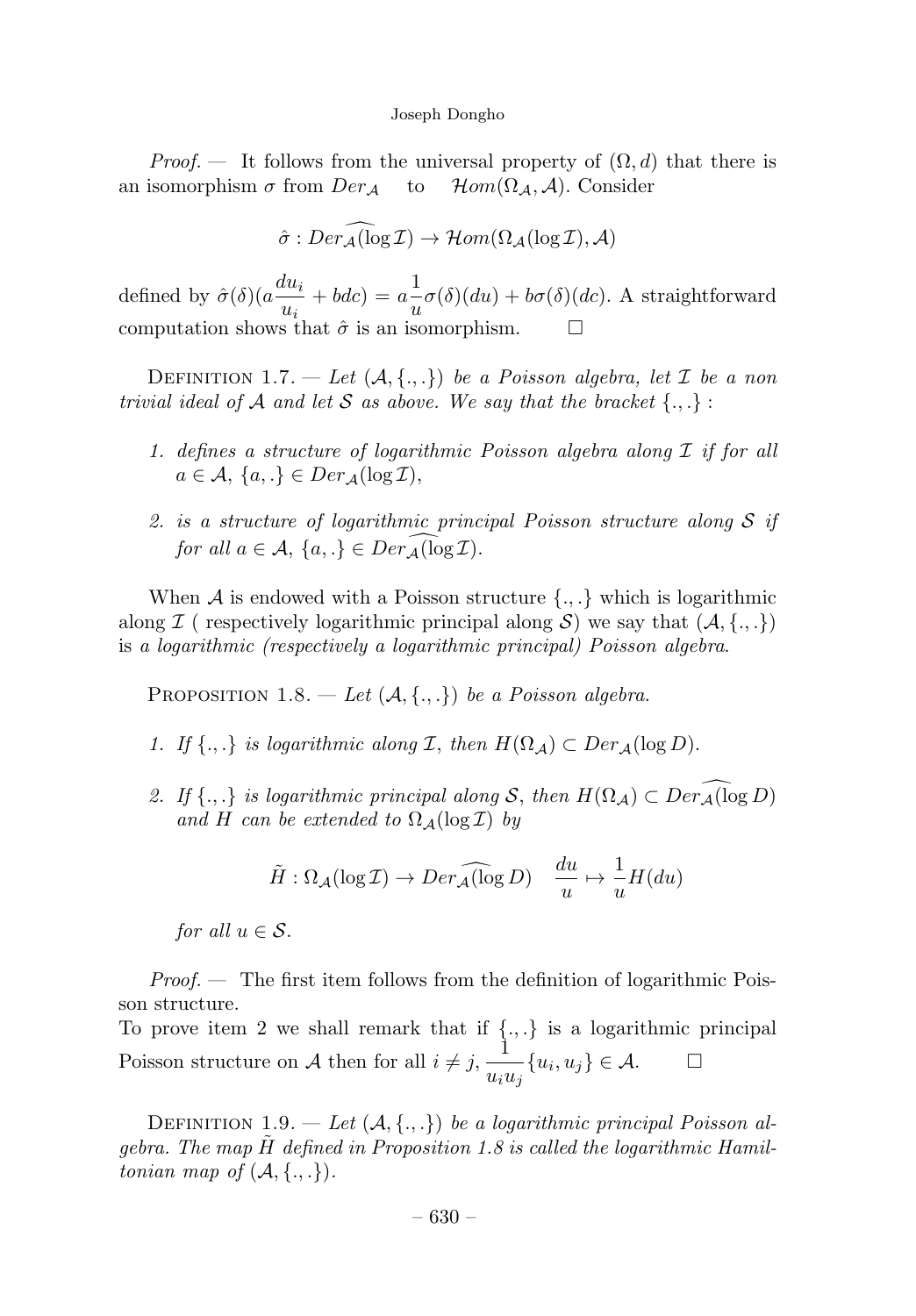We define on  $\Omega_A(\log T)$  the following bracket

$$
[a\frac{du_i}{u_i}, bdc]_s = \frac{a}{u_i}\{u_i, b\}dc + b\{a, c\}\frac{du_i}{u_i} + abd(\frac{1}{u_i}\{u_i, c\}),
$$
  
\n
$$
[a\frac{du_i}{u_i}, b\frac{du_j}{u_j}]_s = \frac{a}{u_i}\{u_i, b\}\frac{du_j}{u_j} + \frac{b}{u_j}\{a, u_j\}\frac{du_i}{u_i} + abd(\frac{1}{u_iu_j}\{u_i, u_j\}),
$$
  
\n
$$
[adc, bde]_s = a\{c, b\}de + b\{a, e\}dc + abd(\{c, e\})
$$

for all  $u_i, u_j \in \mathcal{S}$  and  $a, b, c, e \in \mathcal{A} - \mathcal{S}$ .

THEOREM 1.10. — For all logarithmic principal Poisson algebra  $(A, \{., .\}),$ 

- 1.  $[.,.]_s$  is a Lie bracket,
- 2. H is a logarithmic Lie-Rinehart structure on  $\Omega_A(\log T)$ .

COROLLARY 1.11. — Each logarithmic Poisson structure along  $\mathcal I$  (respectively logarithmic principal Poisson structure along  $S$ ) on  $A$  induces a logarithmic-Lie-Rinehart-Poisson structure  $\mu$  on  $\Omega_{\mathcal{A}}(\log \mathcal{I}).$ 

If  $\{.,.\}$  is a structure of logarithmic principal Poisson algebra on A and  $\mu$  is the associated logarithmic-Lie-Rinehart-Poisson structure then

PROPOSITION 1.12.  $-\mu$  is a logarithmic-Lie-Rinehart-symplectic structure if and only if  $H$  is an isomorphism.

*Proof.* — Suppose that H is an isomorphism. Let  $x, y \in \Omega_A(\log T)$  such that  $I(x) = I(y)$ . Then  $-\hat{\sigma}(\hat{H}(x)) = -\hat{\sigma}(\hat{H}(y))$ . Therefore  $x = y$  and we conclude that I is a monomorphism. Let  $\psi \in \mathcal{H}om(\Omega_A(\log T))$ , we seek for a  $x \in \Omega_{\mathcal{A}}(\log \mathcal{I})$  such that  $I(x) = \psi$ . Since  $\psi \in \mathcal{H}om(\Omega_{\mathcal{A}}(\log \mathcal{I}))$ ,  $\hat{\sigma}^{-1}(\psi) \in$  $Der_{\mathcal{A}}(\log \mathcal{I})$ . Therefore there is a  $z \in \Omega_{\mathcal{A}}(\log \mathcal{I})$  such that  $\tilde{H}(z) = \sigma^{-1}(\psi)$ i.e;  $I(-z) = \hat{\sigma}(H(z)) = \psi$ . Just take  $x = -z$ .

Conversely we suppose that I is an isomorphism and we shall prove that  $\hat{H}$ is also an isomorphism. If  $\tilde{H}(x) = \tilde{H}(y)$  then  $-\hat{\sigma}(\tilde{H}(x)) = -\hat{\sigma}(\tilde{H}(y))$  i.e;  $I(x) = I(y)$ . Then  $x = y$ .

For all  $\delta \in Der_{\mathcal{A}}(\log \mathcal{I})$  there is a  $x \in \Omega_{\mathcal{A}}(\log \mathcal{I})$  such that  $\hat{\sigma}(\delta) = I(x)$  $-\hat{\sigma}(H(x)).$   $\Box$ 

Let  $f \in \Omega^p_{\mathcal{A}}(\log \mathcal{I})$  we define  $\tilde{H}(f) \in Alt^p(\Omega_{\mathcal{A}}(\log \mathcal{I}), \mathcal{A})$  by

$$
\tilde{H}(f)(\alpha_1, ..., \alpha_p) := (-1)^p f(\tilde{H}(\alpha_1), ..., \tilde{H}(\alpha_p)).
$$

COROLLARY 1.13. — If  $(A, \{.,.\})$  is a logarithmic principal Poisson algebra then

$$
d_{\tilde{H}} \circ \tilde{H} = -\tilde{H} \circ d
$$

– 631 –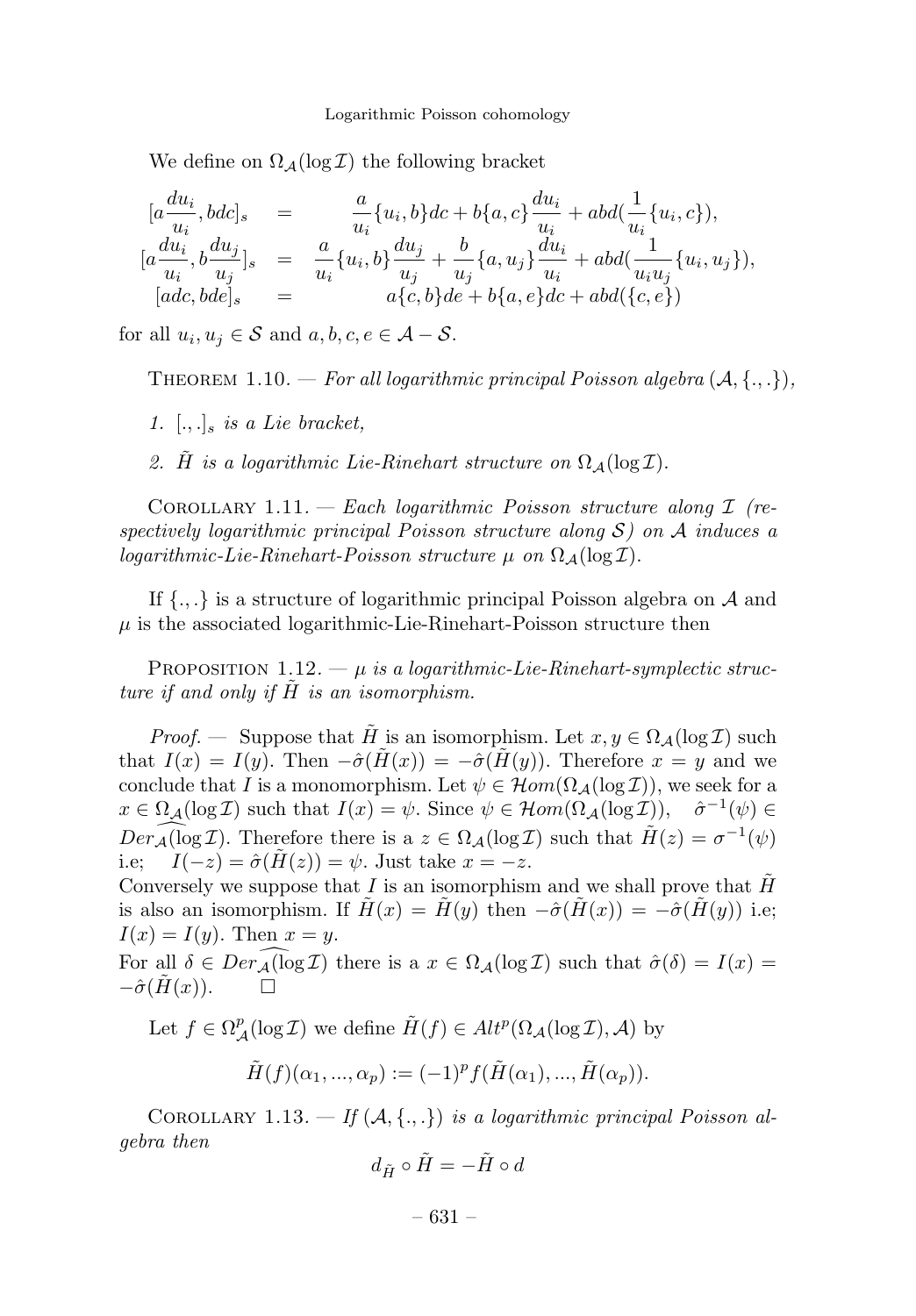DEFINITION 1.14. — Let  $(A, \{.,.\})$  be a logarithmic principal Poisson algebra along an ideal I. We call logarithmic Poisson cohomology the Lie-Rinehart logarithmic cohomology associated to the action  $H : \Omega_A(\log \mathcal{I}) \to$  $Der_{\mathcal{A}}(\log \mathcal{I})$ . We will denote by  $H_{PS}^*$  the associated cohomology space.

Let  $\mu \in \Lambda^2$  Der(log *I*) be a log symplectic structure on A. According to the definition of a logarithmic-Lie-Rinehart-symplectic structure, the above map  $I$  defines an isomorphism which induces an isomorphism between Poisson cohomology  $H_P^*$  and logarithmic De Rham cohomology  $H_{DS}^*$ .<sup>2</sup> On the other hand the above proposition proves that  $\tilde{H}$  is an isomorphism between logarithmic Poisson cohomology  $H_{PS}^*$ <sup>3</sup> and logarithmic De Rham cohomology  $H_{DS}^*$ .

Therefore we have the following commutative diagram of chain complex.



We conclude that

COROLLARY 1.15. — If  $\mu \in \Lambda^2$  Der(log *I*) is a log symplectic structure on A then

$$
H_P^* \cong H_{DS}^* \cong H_{PS}^*.
$$

# 2.Log symplectic manifold

It is well known that the first examples of Poisson manifolds are the symplectic manifolds. In this section we recall the notion of log symplectic manifold and we prove that they induce a logarithmic Poisson manifolds. Of course we need to recall the notion of logarithmic forms. In this section X denotes a finite dimensional complex manifold and  $h: X \to \mathbb{C}$  a holomorphic function on X. Recall that h is said *square-free* if for any holomorphic functions g and  $k: X \to \mathbb{C}$  such that  $h = q^2k$ , g is necessarily a constant.

DEFINITION 2.1. — Let  $h: X \to \mathbb{C}$  be a holomorphic map on X. Then h is square free if each factor of h is simple.

Let  $D$  be a divisor of  $X$  defined by a square free holomorphic function  $h$ .

<sup>(2)</sup> Where DS means De Rham Saito.

<sup>(3)</sup> Where PS means Poisson Saito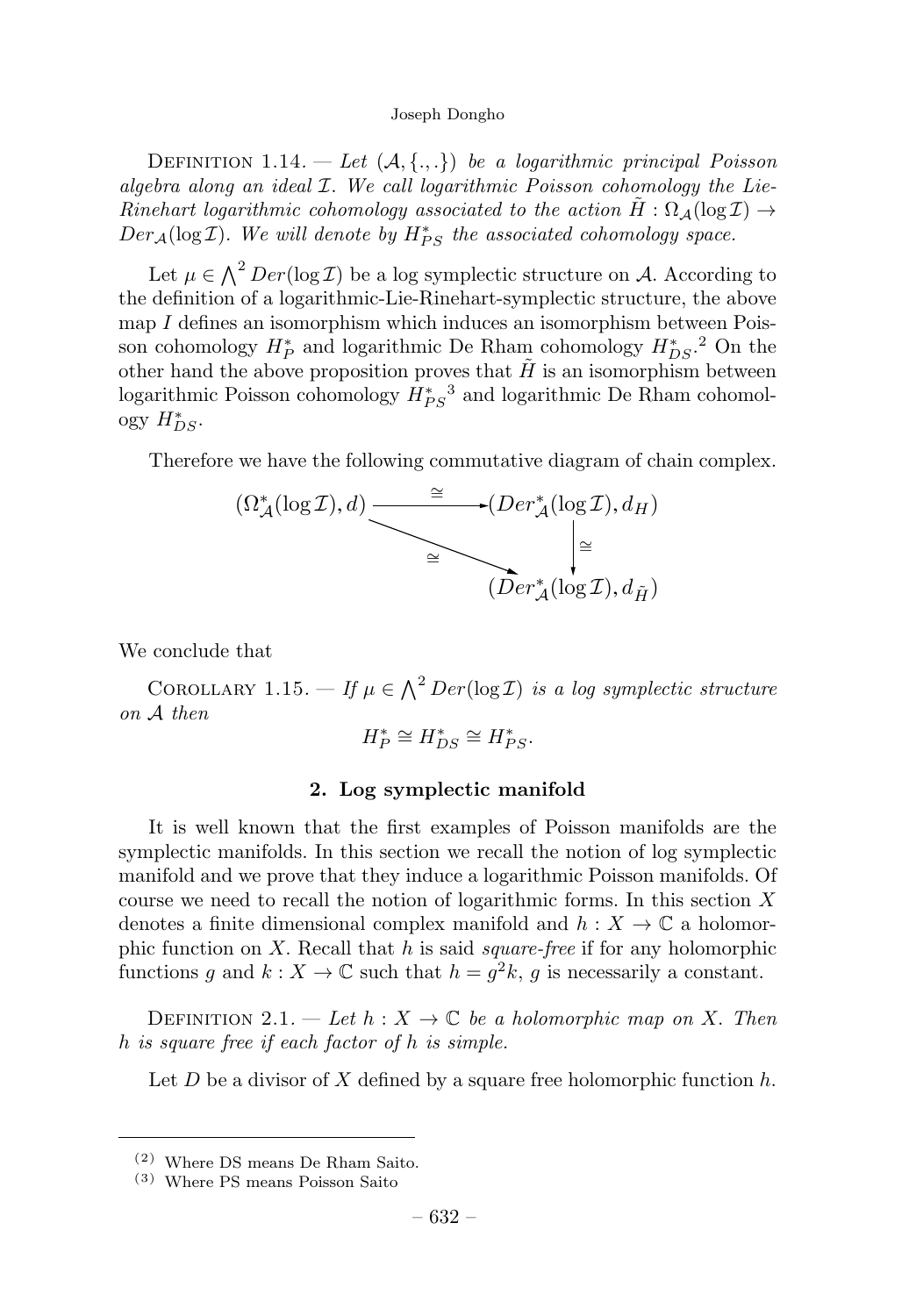DEFINITION 2.2. — A meromorphic p-form  $\omega$  is said logarithmic along D if hw and hdw are holomorphic forms.

We denote  $\Omega_X^p(\log D)$  the  $\mathcal{O}_X$ -module of logarithmic p-forms on D. As in [13] a vector field  $\delta$  is logarithmic along D if  $\delta(h) \in h\mathcal{O}_X$ . We denote  $Der_X(\log D)$  the module of logarithmic vector fields on X.

Remark 1. – According to our definition of logarithmic forms  $\frac{dy}{x}$  is not logarithmic along the divisor D defined by the set of zeros of  $x^2$  in  $\mathbb{C}^2$ because the square free defining function of D is x and we have  $xd(\frac{dy}{x^2})$  =  $x(\frac{dx \wedge dy}{x^2}) = \frac{dx \wedge dy}{x}$  which is not holomorphic. But following K. Saito's definition of logarithmic forms (see [13] Definition 1.2 ) and considering  $x^2$ as defining function of  $D$ , we have:  $x^2(d(\frac{dy}{x^2}) = x(\frac{dx \wedge dy}{x^2})) = dx \wedge dy \in \Omega^2_X$ . And then  $\frac{dy}{x}$  is a logarithmic form. Moreover this implies that  $\{\frac{dx}{x^2}, \frac{dy}{x}\}\$ is a free basis of  $\Omega_X(\log D)$ . This contradicts item i) of Theorem 1.8 in [13] since  $\frac{dx}{x^2} \wedge \frac{dy}{x} = \frac{1}{x^3} dx \wedge dy \neq$  $\frac{unit}{x^2}dx \wedge dy$ . Therefore we shall add the hypothesis that h is square free in

K. Saito's definition in [13].

In addition we suppose that  $dim_{\mathbb{C}} X = 2n$  and that X is compact.

DEFINITION 2.3 [5].  $-A$  pair  $(X, D)$  is a log symplectic manifold if there is a logarithmic 2-form  $\omega \in \Omega_X^2(\log D)$  such that  $d\omega = 0$ , and

$$
\overbrace{\omega \wedge \omega \wedge, \ldots, \wedge \omega}^{n} \neq 0 \in H^{0}(X, \Omega^{2n}([D])).
$$

From this definition we deduce the following lemma.

LEMMA 2.4. — Let  $(X, D)$  be a log symplectic manifold with log symplectic 2-form  $\omega$ . The map  $\omega^{\flat}$ :  $Der_X(\log D) \to \Omega_X(\log D)$   $\delta \mapsto i_{\delta} \omega$  is a quasi-isomorphism between the Poisson cohomology and the logarithmic De Rham cohomology of X.

*Proof.*  $-$  It follows from the fact that  $\omega$  is nondegenerate.  $\Box$ 

From this lemma, it follows that for all  $f,g \in \mathcal{O}_X$  there are unique  $X_f, X_g \in Der_X(\log D)$  such that  $\omega^{\flat}(X_f) = df$  and  $\omega^{\flat}(X_g) = dg$ . Therefore the following bracket  $\{f,g\} := \omega(X_f, X_g)$  is well defined.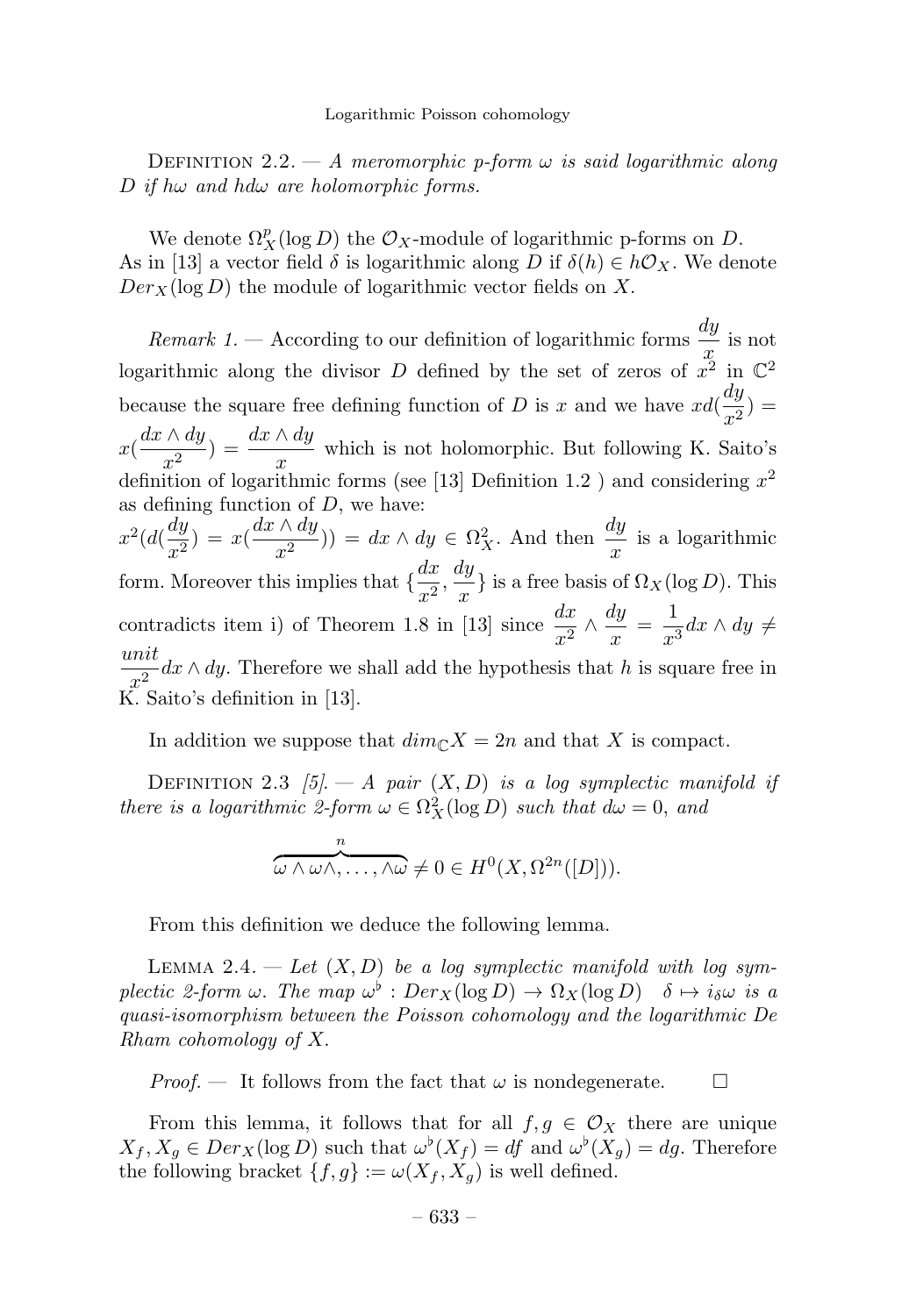PROPOSITION 2.5. — Let  $(X, D)$  be a log symplectic manifold. The bracket

$$
\{f,g\} := \omega(X_f, X_g) \tag{2.1}
$$

defines a logarithmic principal Poisson structure on  $\mathcal{O}_X$ .

*Proof.* — It follows from the fact that for all  $f \in \mathcal{O}_X$ ,  $\{f, .\} = i_{X_f} \omega \in \mathbb{C}$ <br> $\Gamma_X(\log D)$  $Der_X(\log D)$ 

We have a logarithmic generalization of the Darboux theorem:

LEMMA 2.6 [5]. — Let  $(X, D)$  be a log symplectic manifold with a logarithmic form  $\omega$ , where D is a reduced divisor of X. In a neighborhood of any smooth point of  $D$ , there exists a local holomorphic coordinate system;  $(z_0, z_1, \ldots, z_{2n-1})$  such that  $D = \{z_0 = 0\}$  and  $\omega$  is given by

$$
\omega = \frac{dz_0}{z_0} \wedge dz_1 + dz_2 \wedge dz_3 + \dots + dz_{2n-2} \wedge dz_{2n-1}.
$$

We refer to these coordinates as log Darboux coordinates.

In the next proposition we prove that the logarithmic Poisson cohomology of the logarithmic Poisson structure (2.1) is isomorphic to the associate logarithmic De Rham cohomology of  $(X, D)$ .

PROPOSITION 2.7.  $-If(X, D)$  is a log symplectic manifold the logarithmic Hamiltonian map of the associated Poisson structure is an isomorphism.

*Proof.* — Let  $M_{\tilde{H}}$  (respectively  $M_H$ ) denote the matrix of  $\tilde{H}$  (respectively  $H$ ). In the log Darboux coordinates we have:

$$
M_H=\left(\begin{array}{cccccc}0&-z_0&0&.&.&0&0\\z_0&0&0&0&.&.&0\\0&0&0&-1&0&.&.&\cdot\\.&.&1&0&0&0&.&.\cdot\\.&.&.&.&.&.&.&.\cdot\\0&0&0&.&0&.&0&-1\\0&0&0&.&.&0&0&-1\\0&0&0&.&.&.&1&0\end{array}\right)
$$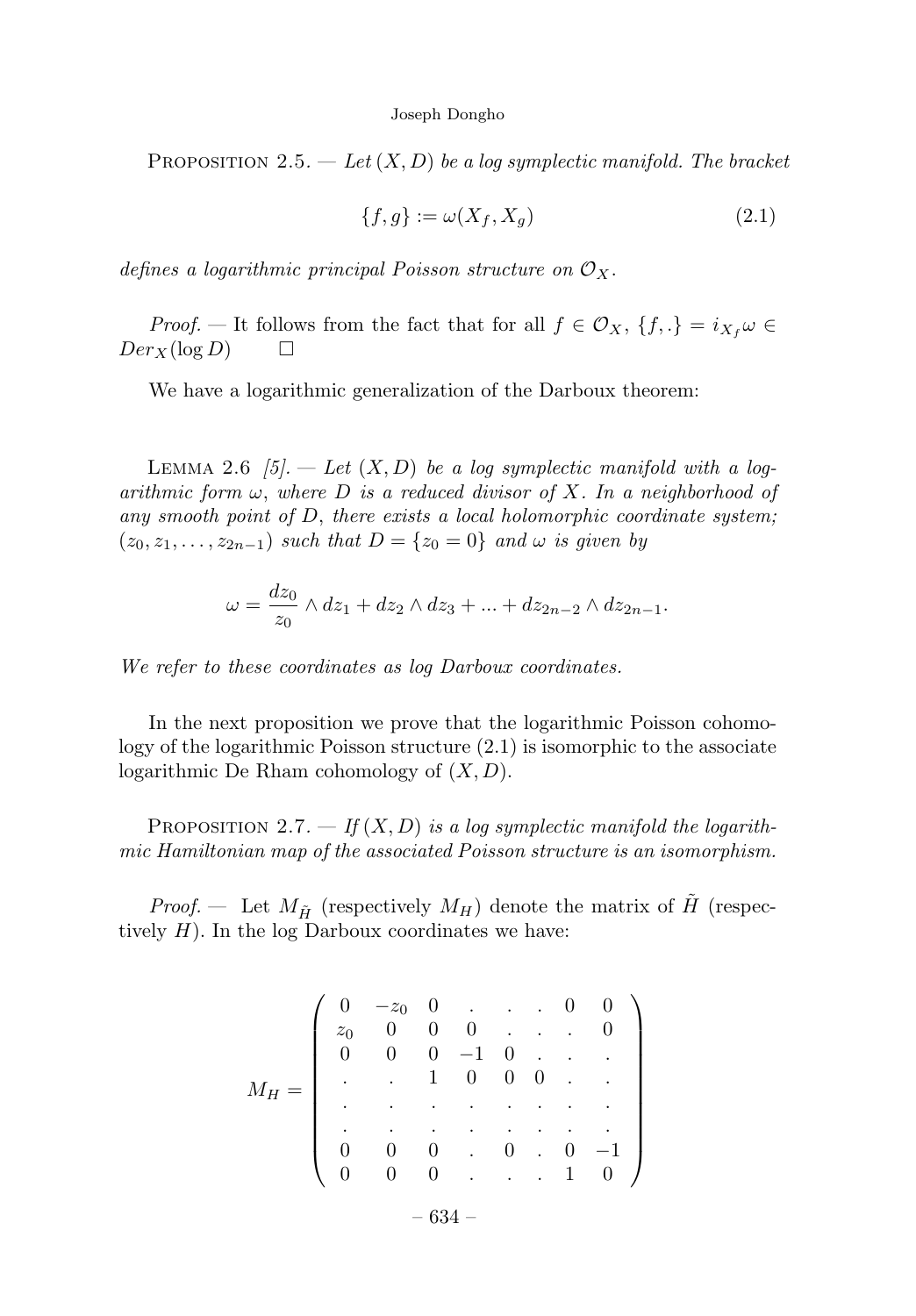and then

MH˜ = 0 −1 0 . .. 0 0 1000 ... 0 000 −1 0 .. . . . 1 0 . 0 . . . . . . ... . . . . . ... . 000 . 0 . 0 −1 000 . .. 1 0 ;

It is obvious that the determinant of  $M_{\tilde{H}}$  is different to zero. This ends the proof.  $\Box$ 

### 3.Computation of some logarithmic Poisson cohomology

In this section we compute the Poisson cohomology and the logarithmic Poisson cohomology of the following logarithmic principal Poisson algebras:

- i-  $(A := \mathbb{C}[x, y], \{x, y\} = x),$
- ii-  $(A := \mathbb{C}[x, y], \{x, y\} = x^2),$
- iii-  $(A := \mathbb{C}[x, y, z], \{x, y\} = 0, \{x, z\} = 0, \{y, z\} = xyz$ .

We prove that the first one is a log symplectic Poisson structure; according to Proposition1.12 our proof implies that Poisson cohomology and logarithmic Poisson cohomology are equal for this structure. We also prove that the second Poisson structure is not log symplectic but we still have the equality between the two cohomologies. Therefore being log symplectic is not a necessary condition to have equality between Poisson and logarithmic Poisson cohomologies. At the end we compute the  $3^{rd}$  groups of Poisson and logarithmic Poisson cohomology of the third Poisson structure. We show that in this case these spaces are different.

# **3.1.** Example 1:  $(A := \mathbb{C}[x, y], \{x, y\} = x)$

Let us define on  $\mathcal{A} = \mathbb{C}[x, y]$  the following Poisson bracket

$$
(f,g) \mapsto \{f,g\} = x\left(\frac{\partial f}{\partial x}\frac{\partial g}{\partial y} - \frac{\partial f}{\partial y}\frac{\partial g}{\partial x}\right).
$$
 (3.1)

For any  $f \in \mathcal{A}$  the derivation  $D_f := x \left( \frac{\partial f}{\partial x} \right)$  $\partial x$  $\frac{\partial}{\partial y} - \frac{\partial f}{\partial y}$  $\frac{\partial}{\partial x}$ ) satisfies the relation  $D_f(x\mathcal{A}) \subset x\mathcal{A}$ . Which means that the bracket  $\{.,.\}$  defined by  $(3.1)$  is a logarithmic principal Poisson bracket along the ideal  $xA$ . The associated Hamiltonian map  $H : \Omega_{\mathcal{A}} \to Der_K(\mathcal{A})$  is defined on generators of  $\Omega_{\mathcal{A}}$  by: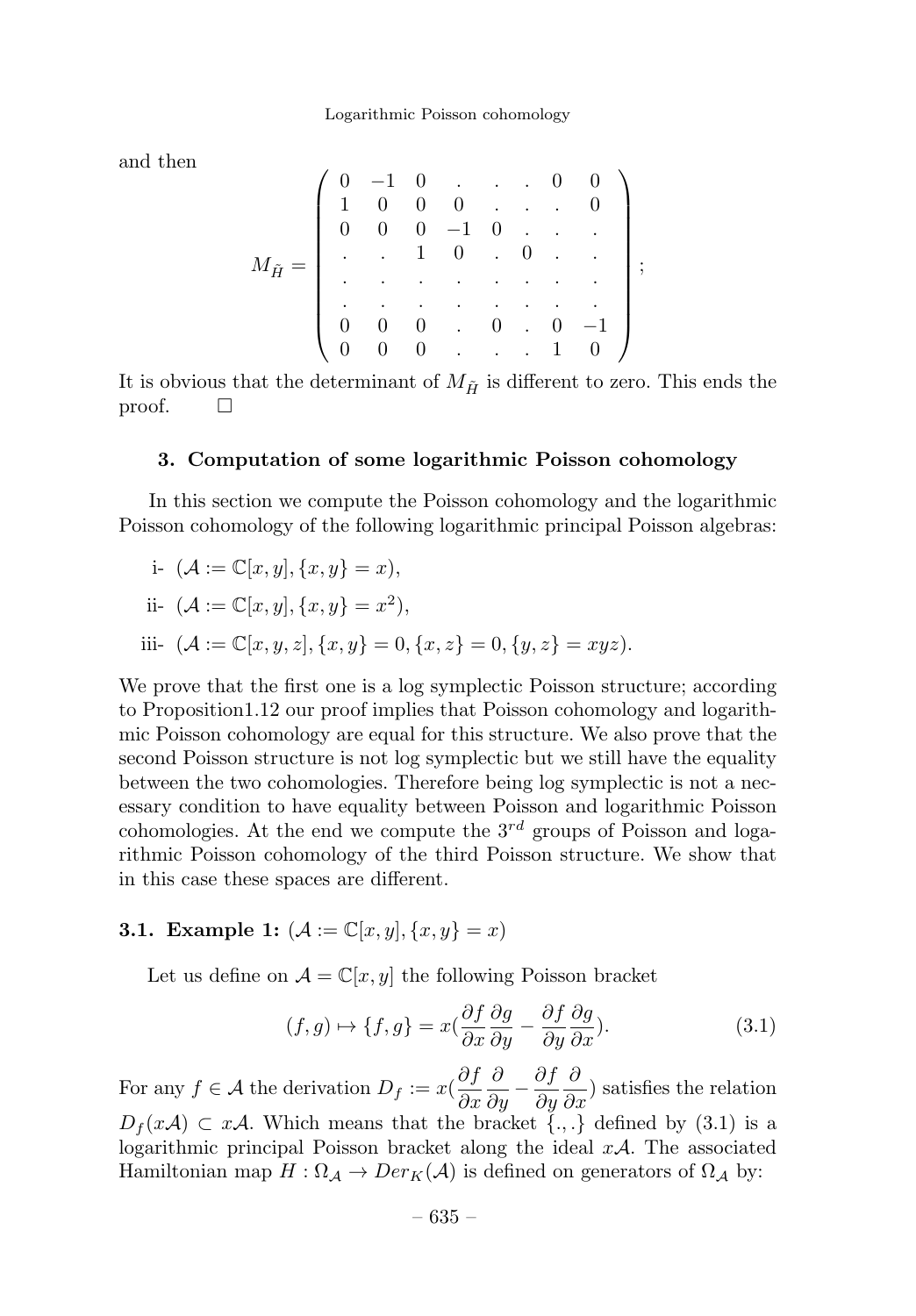$$
H(dx) = D_x = x \frac{\partial}{\partial y} \text{ and } H(dy) = D_y = -x \frac{\partial}{\partial x}.
$$

From these relations we deduce the definition of the associated logarithmic Hamiltonian map  $\tilde{H}$  on generators of  $\Omega_{\mathcal{A}}(\log \mathcal{I})$ :

$$
\tilde{H}(\frac{dx}{x}) = \frac{1}{x}H(dx) \text{ and } \tilde{H}(dy) = H(dy).
$$

LEMMA 3.1. — When  $(A := \mathbb{C}[x, y], \{x, y\} = x)$ , we have the following description of  $\Omega_{\mathcal{A}}(\log \mathcal{I})$ :

$$
\Omega_{\mathcal{A}}(\log \mathcal{I}) \cong \mathcal{A} \frac{dx}{x} \oplus \mathcal{A} dy \cong \mathbb{C}[y] \frac{dx}{x} \oplus \Omega_{\mathcal{A}}.
$$
 (3.2)

It follows from this lemma that for any  $\alpha \in \Omega_{\mathcal{A}}(\log \mathcal{I})$  there are  $a, b \in \mathcal{A}$ such that  $\alpha = a \frac{dx}{y}$  $\frac{dx}{x} + bdy$ . It follows also that  $\tilde{H}$  is completely defined by the relation

$$
\tilde{H}(a\frac{dx}{x} + bdy) = -bx\frac{\partial}{\partial x} + a\frac{\partial}{\partial y} \in Der(\log x\mathcal{A}).\tag{3.3}
$$

On the other hand, we have

$$
[\alpha_1^0 \frac{dx}{x} + \alpha_1^1 dy, \alpha_2^0 \frac{dx}{x} + \alpha_2^1 dy]_s :=
$$
  
=  $\left( \frac{\alpha_1^0}{x} \{x, \alpha_2^0\} + \frac{\alpha_2^0}{x} \{\alpha_1^0, x\} + \alpha_2^1 \{\alpha_1^0, y\} + \alpha_1^1 \{y, \alpha_2^0\} \right) \frac{dx}{x}$  (3.4)  
+  $\left( \frac{\alpha_1^0}{x} \{x, \alpha_2^1\} + \frac{\alpha_2^0}{x} \{\alpha_1^1, x\} + \alpha_1^1 \{y, \alpha_2^1\} + \alpha_2^1 \{\alpha_1^1, y\} \right) dy$ 

LEMMA 3.2.  $-$  [., .]<sub>s</sub> is a Lie bracket on  $\Omega_{\mathcal{A}}(\log \mathcal{I})$ .

Proof. — It follows from lemma 3.1 that it suffices to show that this bracket is a Lie bracket on  $\mathbb{C}[y] \frac{dx}{x}$  $\frac{x}{x} \oplus \Omega_{\mathcal{A}}.$ Since the bracket

$$
[dx, dy] := dx \tag{3.5}
$$

defines a Lie bracket on  $\Omega_{\mathcal{A}}$  we need to put on  $\mathbb{C}[y] \frac{dx}{x}$  $\frac{3x}{x}$  a Lie bracket such that the following

$$
0 \longrightarrow \Omega_{\mathcal{A}} \longrightarrow \Omega_{\mathcal{A}} \oplus \mathbb{C}[y] \frac{dx}{x} \longrightarrow \mathbb{C}[y] \frac{dx}{x} \longrightarrow 0 \tag{3.6}
$$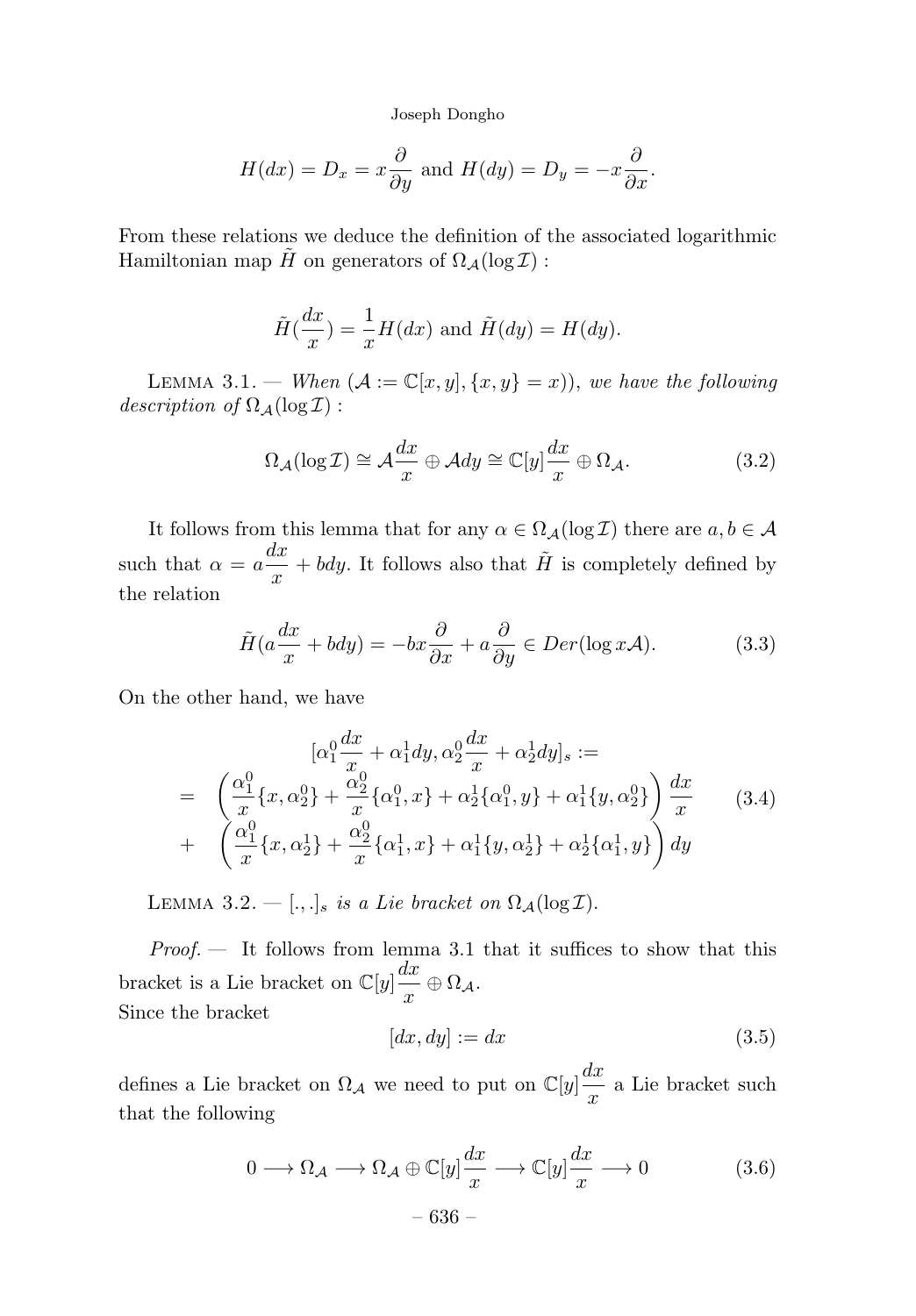becomes a split short sequence of Lie algebras. According to [1], setting

$$
[\gamma_1 + \beta_1, \gamma_2 + \beta_2] = [\gamma_1, \gamma_2] + [\beta_1, \gamma_2] - [\beta_2, \gamma_1] + [\beta_1, \beta_2]
$$
(3.7)

when  $\gamma_i + \beta_i \in \Omega_{\mathcal{A}} \oplus \mathbb{C}[y] \frac{dx}{x}$  $\frac{dx}{dx}$  for  $i = 1, 2$ , defines a Lie bracket on  $\Omega_{\mathcal{A}} \oplus \mathbb{C}[y] \frac{dx}{x}$ . Therefore it is sufficient to prove that the brackets  $(3.7)$  and  $(3.4)$  are equal. By a simple application of the Jacobi identity to  $\{.,.\}$  we have the result.  $\Box$ 

LEMMA 3.3. — For all  $\alpha = \alpha_1^0$  $dx$  $\frac{dx}{x} + \alpha_1^1 dy, \beta = \beta_1^0$  $dx$  $\frac{dx}{x} + \beta_1^1 dy \in \Omega_{\mathcal{A}}(\log \mathcal{I})$ and  $a \in \mathcal{A}$  we have

$$
[\alpha, a\beta]_s = \tilde{H}(\alpha)(a)\beta + a[\alpha, \beta]_s.
$$
\n(3.8)

*Proof.*  $\blacksquare$  It is a simple application of Jacobi identity of  $\{.,.\}.$  $\Box$ 

LEMMA 3.4.  $-\tilde{H} : \Omega_{\mathcal{A}}(\log \mathcal{I}) \longrightarrow Der_{\mathcal{A}}(\log \mathcal{I})$  is a Lie algebra homomorphism.

*Proof.*  $-$  This follows from a direct calculation.  $\Box$ 

We deduce the following Proposition:

PROPOSITION 3.5.  $-(\Omega_{\mathcal{A}}(\log \mathcal{I}), [\cdot, \cdot], \tilde{H})$  is a Lie-Rinehart algebra.

In what follows, we will describe explicitly the associated logarithmic Poisson complex. From the above description we can identify in this particular case  $Alt^i(\Omega_{\mathcal{A}}(\log \mathcal{I}), \mathcal{A})$  with  $\mathcal{A}^i := \underbrace{\mathcal{A} \times ... \times \mathcal{A}}_{i}$ . Therefore, the log-

arithmic Poisson complex is equivalent to

$$
0 \longrightarrow \mathcal{A} \xrightarrow{d_{\tilde{H}}^{0}} \mathcal{A} \times \mathcal{A} \xrightarrow{d_{\tilde{H}}^{1}} \mathcal{A} \longrightarrow 0.
$$

where

$$
d_{\tilde{H}}^{0}(f) = (\partial_y f, -x\partial_x f) \text{ and } d_{\tilde{H}}^{1}(f_1, f_2) = \partial_y f_2 + x\partial_x f_1.
$$

We verify that

$$
d_{\tilde{H}}^1(d_{\tilde{H}}^0 f) = x(\partial_{xy}^2 f - \partial_{xy}^2 f) = 0.
$$

PROPOSITION 3.6. — The associated Poisson 2-form of  $\{x, y\} = x$  is  $\mu = x \partial_x \wedge \partial_y$  which is a log symplectic structure.

*Proof.* — The associated log symplectic 2-form is  $\omega = \frac{dx}{x} \wedge dy$ .  $\Box$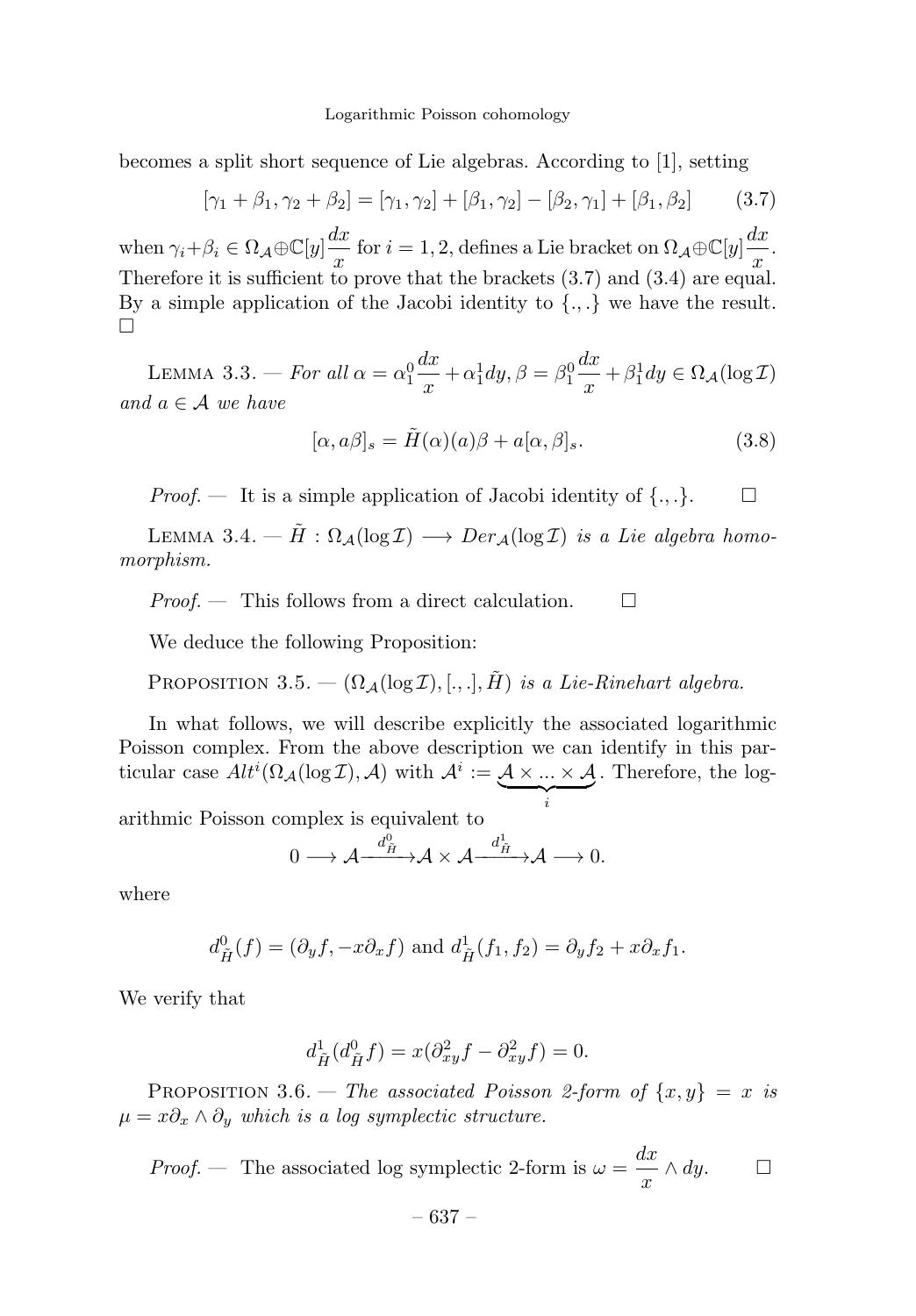# **3.1.1.** Computation of  $H_{PS}^i$ ;  $i = 0, 1, 2$

These spaces are given by the following Proposition.

PROPOSITION 3.7.  $-H_{PS}^0 \cong \mathbb{C}, H_{PS}^1 \cong \mathbb{C}, H_{PS}^2 \cong 0_{\mathcal{A}}.$ 

*Proof.*  $\rightarrow$  According to the above construction of the co-chain spaces of the logarithmic Poisson complex we have:

- 1. Calculation of  $H_{PS}^0$ . For all  $f \in \mathcal{A}$   $f \in \ker d_{\tilde{H}}^0$  iff  $\frac{\partial f}{\partial y} = \frac{\partial f}{\partial x} = 0$ . Therefore  $f \in \mathbb{C}$ ,
- 2. Calculation of  $H_{PS}^2$ . For all  $g \in A$ ,  $g = d_{\tilde{H}}^1(0, \int g dy + k(x))$ . Then  $d_{\tilde{H}}^1$  is an epimorphism,
- 3. Calculation of  $H_{PS}^1$ . We have  $\mathcal{A}^2 \cong (\mathbb{C}[y] \times \mathbb{C}[x]) \oplus (x \mathcal{A} \times y \mathcal{A})$ . Then for all  $(f_1, f_2) \in \mathcal{A} \times \mathcal{A}$ there are  $g_1 \in \mathbb{C}[y]$ ,  $g_2 \in \mathbb{C}[x]$  and  $h_2, h_1 \in \mathcal{A}$  such that  $f_1 = g_1(y)$  +  $xh_1$  and  $f_2 = g_2(x) + yh_2$ . But for all  $(a(y), b(x)) \in \mathbb{C}[y] \times \mathbb{C}[x]$

$$
x\frac{\partial a(y)}{\partial x} + \frac{\partial b(x)}{\partial y} = 0.
$$

Then  $\mathbb{C}[y] \times \mathbb{C}[x] \subset \ker d_{\tilde{H}}^1$ . For similar reasons we have

$$
\ker(d_{\tilde{H}}^1): = \ker(d_{\tilde{H}}^1) \cap \mathcal{A}^2
$$
  
=  $(\mathbb{C}[y] \times \mathbb{C}[x]) \oplus \ker(d_{\tilde{H}}^1) \cap (x\mathcal{A} \times y\mathcal{A})$   
=  $(\mathbb{C}[y] \times \mathbb{C}[x]) \oplus \Theta(\mathcal{A}),$ 

where  $\Theta$  is defined by

$$
\mathcal{A} \xrightarrow{\quad \Theta \quad} \mathcal{A}^2, \quad a \quad \mapsto (xa, -\int x \frac{\partial xa}{\partial x} dy).
$$

It is easy to verify that  $\Theta(\mathcal{A}) \subset \ker(d_{\tilde{H}}^1)$ . On the other hand, we have the following decomposition of  $A$ :

$$
\mathcal{A} \cong \mathbb{C}[x] \oplus y\mathbb{C}[y] \oplus xy\mathcal{A}.
$$

Therefore for any  $f \in \mathcal{A}$ , there is  $(f_1, q, p) \in \mathbb{C}[x] \times \mathbb{C}[y] \times \mathcal{A}$  such that  $f = f_1 + yq + xyp$ . Then

$$
\frac{\partial f}{\partial y} = q + y \frac{\partial q}{\partial y} + x(p + y \frac{\partial p}{\partial y})
$$
  
=  $(1 + y \frac{\partial}{\partial y})q + x(1 + y \frac{\partial}{\partial y})p \in \mathbb{C}[y] \oplus x(1 + y \frac{\partial}{\partial y})(\mathcal{A})$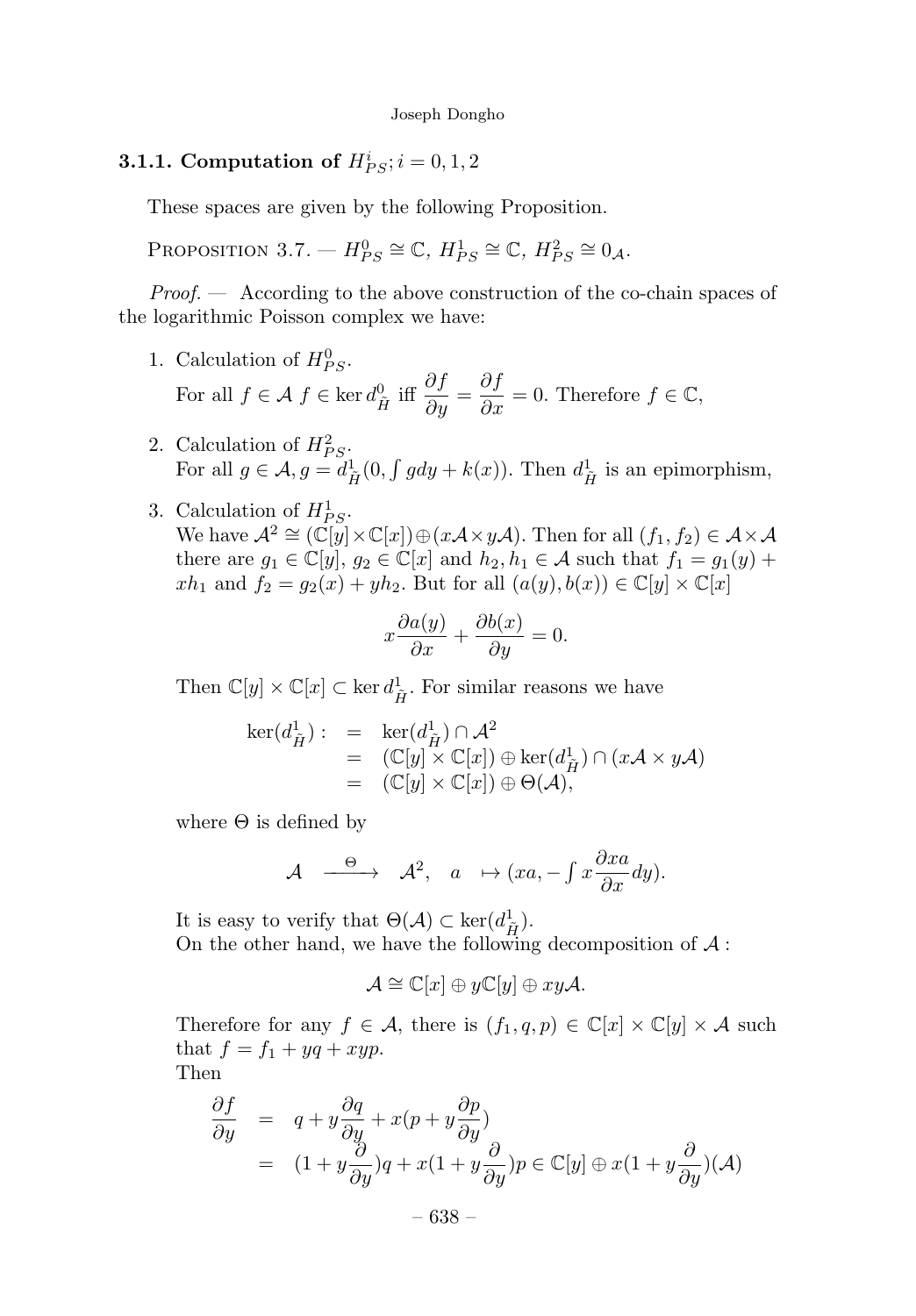and

$$
-x\frac{\partial f}{\partial x} = -x\frac{\partial f_1}{\partial x} - xyp - x^2y\frac{\partial p}{\partial x}
$$
  
=  $-x\frac{\partial f_1}{\partial x} - xy(1 + x\frac{\partial}{\partial x})p \in x\mathbb{C}[x] \oplus xy(1 + x\frac{\partial}{\partial x})\mathcal{A}.$ 

We consider the map

$$
\Psi: \mathcal{A} \rightarrow \mathcal{A}^2
$$
  

$$
f \rightarrow (x(1+y\frac{\partial}{\partial y})f, -xy(1+x\frac{\partial}{\partial x})f).
$$

Since

$$
(x(1+y\frac{\partial}{\partial y})f, -xy(1+x\frac{\partial}{\partial x})f) = (xf\frac{\partial y}{\partial y} + xy\frac{\partial f}{\partial y}, -x\frac{\partial x}{\partial x}yf - x^2\frac{\partial yf}{\partial x})
$$
  

$$
= (\frac{\partial xyf}{\partial y}, -x\frac{\partial xyf}{\partial x})
$$
  

$$
= d_H^2(xyf)
$$

and  $\Psi(\mathcal{A}) \subset d_{\tilde{H}}^0(\mathcal{A})$ . Then ∂f ∂f

$$
(\frac{\partial f}{\partial y}, -x\frac{\partial f}{\partial x}) \in (\mathbb{C}[y] \times x\mathbb{C}[x]) \oplus \Psi(\mathcal{A}).
$$

Conversely, any  $F := (f_1(y), x f_2(x)) + \Psi(p)$  is an element of  $(\mathbb{C}[y] \times$  $x\mathbb{C}[x]$   $\oplus$   $\Psi(\mathcal{A})$ . Therefore

$$
F = d_{\tilde{H}}^{0}(\int f_{1}dy - \int f_{2}dx) + d_{\tilde{H}}^{0}(xyp) = d_{\tilde{H}}^{0}(\int f_{1}dy - \int f_{2}dx + xyp) \in d_{\tilde{H}}^{0}(\mathcal{A}).
$$

Then

$$
d_{\tilde{H}}^0(\mathcal{A}) \cong (\mathbb{C}[y] \times x\mathbb{C}[x]) \oplus \Psi(\mathcal{A}).
$$

On the other hand, due to the fact that  $d_{\tilde{H}}^{0}(\int xady) = (xa, -\int x \frac{\partial xa}{\partial x} dy)$ for all  $a \in \mathcal{A}$ , we can conclude that  $\Theta(\mathcal{A}) \subset d^0_{\tilde{H}}(\mathcal{A})$ . Moreover by direct calculation we show that  $\Theta(\mathcal{A}) \subset \Psi(\mathcal{A})$ .

Since  $(\mathbb{C}[y] \times \mathbb{C}[x]) \cong (\mathbb{C}[y] \times x\mathbb{C}) \oplus (0_{\mathcal{A}} \times \mathbb{C})$  and,  $x \frac{\partial \mathcal{A}}{\partial x} \cap \mathbb{C} = 0_{\mathcal{A}}$  we have:

$$
d_{\tilde{H}}^{0}(\mathcal{A}) \cap (0_{\mathcal{A}} \times \mathbb{C}) \cong 0_{\mathcal{A}}.
$$

Then  $H_{PS}^1 \cong \mathbb{C}$ .

 $\Box$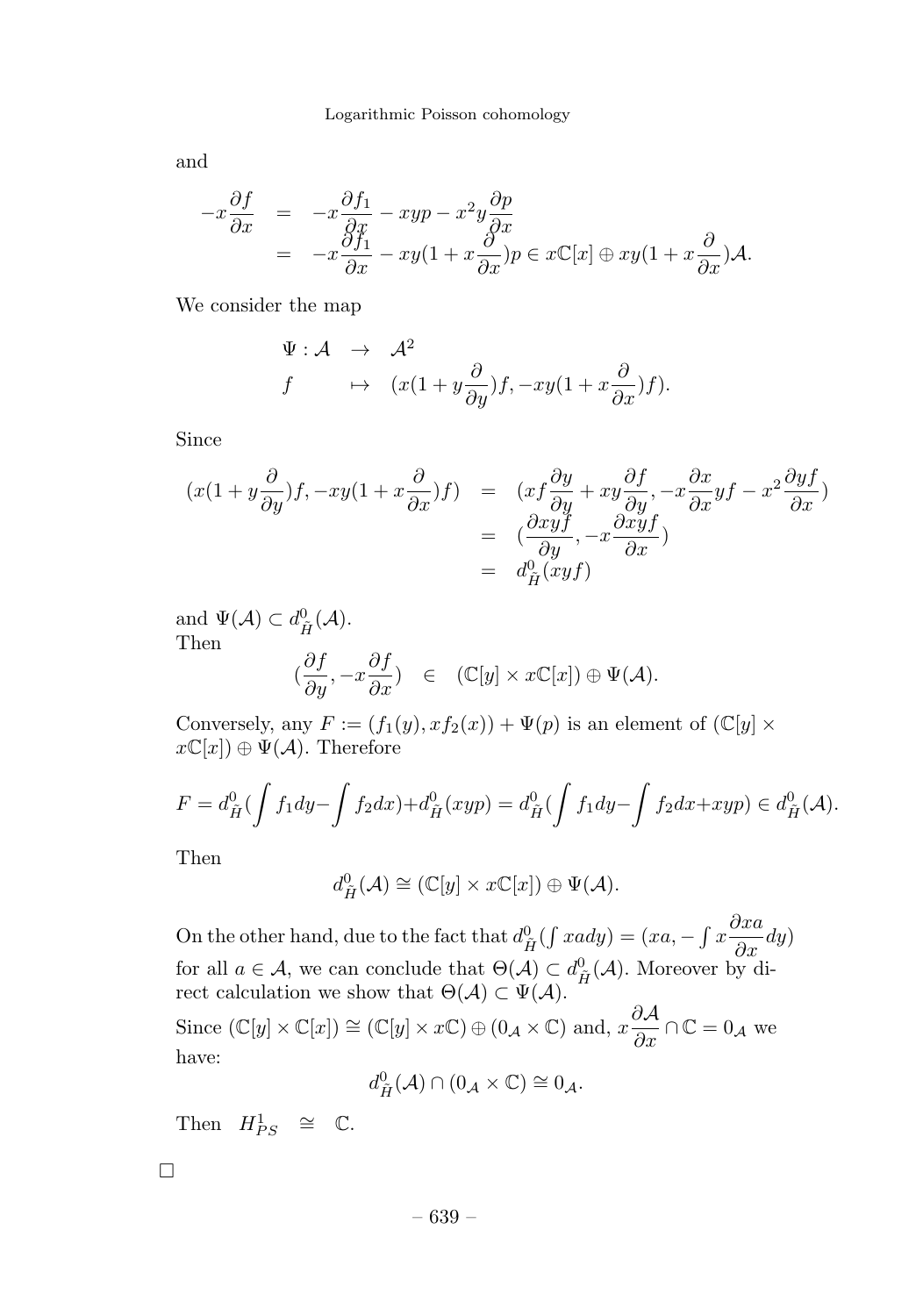# **3.1.2.** Computation of  $H_{DS}^i$ ,  $i = 0, 1, 2$

By definition, the logarithmic De Rham complex associated to the ideal  $xA$  is:

$$
0 \longrightarrow \mathcal{A} \xrightarrow{d^0} \Omega^1_{\mathcal{A}}(\log x \mathcal{A}) \xrightarrow{d^1} \Omega^2_{\mathcal{A}}(\log x \mathcal{A}) \longrightarrow 0. \tag{3.9}
$$

where

$$
d^{0}(a) := x \partial_{x}(a) \frac{dx}{x} + \partial_{y}(a) dy
$$
 and  

$$
d^{1}(a \frac{dx}{x} + b dy) := (x \partial_{x}(b) - \partial_{y}(a)) \frac{dx}{x} \wedge dy.
$$

PROPOSITION  $3.8.$  – The following diagram of A-modules is commutative

$$
0 \longrightarrow A \longrightarrow d^0 \Omega_A(\log xA) \longrightarrow d^1 \longrightarrow \Omega^2_A(\log xA) \longrightarrow 0.
$$
  
\n
$$
\downarrow d^0_{\tilde{H}} \qquad \downarrow d^1_{\tilde{H}} \qquad \downarrow d^1
$$
  
\n
$$
0 \longrightarrow A \longrightarrow d^2 \longrightarrow d^2 \longrightarrow 0
$$

*Proof.* — For any  $a \in \mathcal{A}$  we have

$$
\tilde{H}(da) = \tilde{H}(x\partial_x(a)\frac{dx}{x} + \partial_y(a)dy) \n= -\partial_y(a)x\partial_x + x\partial_x(a)\partial_y \n\approx (-\partial_y(a), x\partial_x(a))
$$

and

$$
d_{\tilde{H}}^0(a) \cong (\partial_y(a), -x\partial_x(a))
$$
  
=  $-\tilde{H}(da).$ 

Moreover for any  $\alpha = f \frac{dx}{x} + g dy \in \Omega_{\mathcal{A}}(\log \mathcal{I})$  we have

$$
d^1(\alpha) = (x\partial_x(g) - \partial_y(f))\frac{dx}{x} \wedge dy
$$
, and  $-\tilde{H}(d^1(\alpha)) \cong x\partial_x(g) - \partial_y(f)$ .

However

$$
-\tilde{H}(\alpha) = gx\partial_x - f\partial_y \n\cong (g, -f)
$$

we have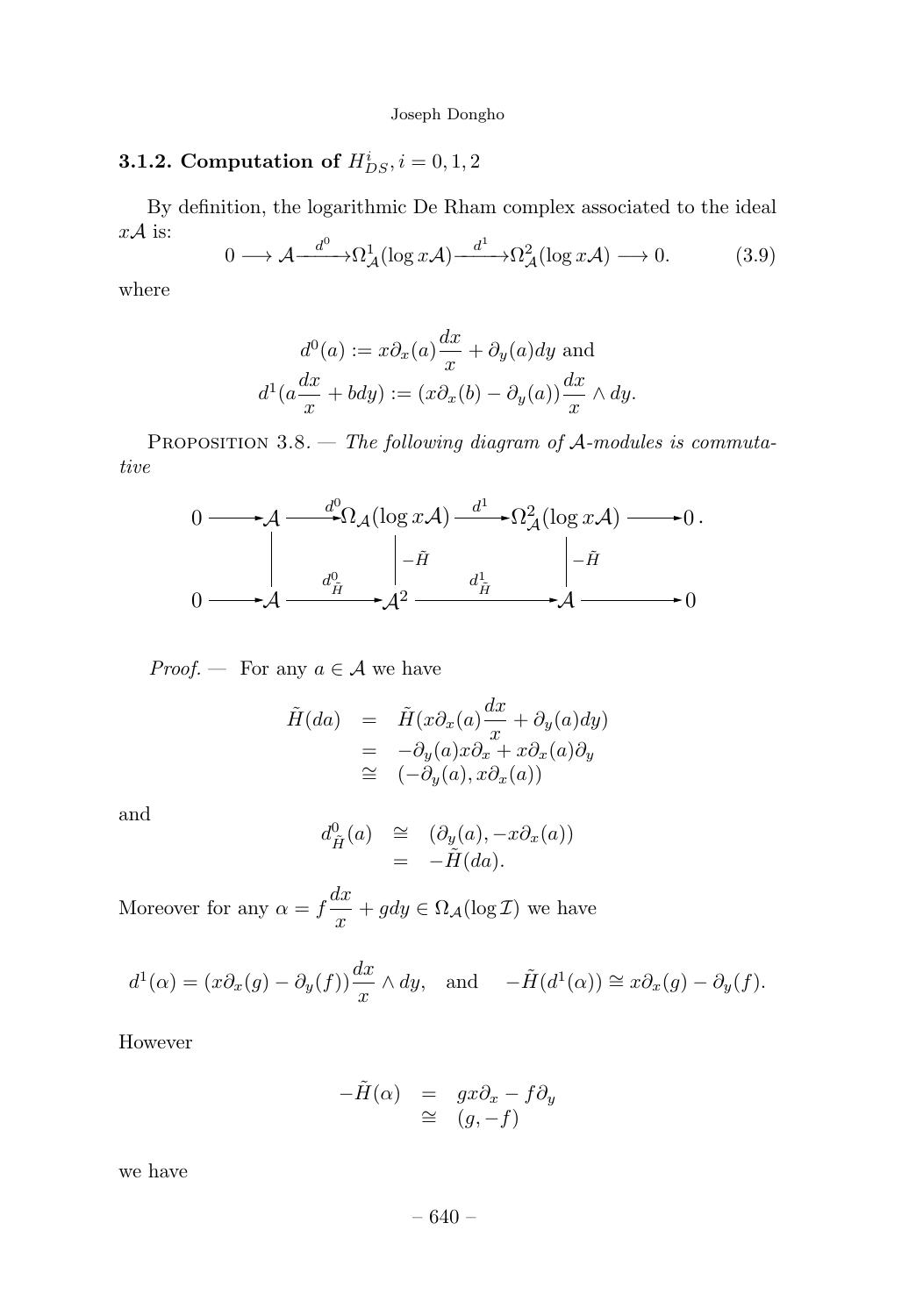Logarithmic Poisson cohomology

$$
\begin{array}{rcl}\nd_{\tilde{H}}^1(-\tilde{H}) & = & d_{\tilde{H}}^1(gx\partial_x - f\partial_y) \\
& \cong & x\partial_x(g) - \partial_y(f).\n\end{array}
$$

This ends the proof. - $\Box$ 

The following Proposition gives the logarithmic De Rham cohomology spaces.

PROPOSITION 3.9.  $-H_{DS}^0 \cong \mathbb{C}, H_{DS}^1 \cong \mathbb{C}, H_{DS}^2 \cong 0_{\mathcal{A}}.$ 

*Proof.*  $\leftarrow$  For simplicity we adopt the following notations

$$
\Omega_{\mathcal{A}}^{1}(\log x\mathcal{A}) \quad \cong \rightarrow \quad \mathcal{A} \times \mathcal{A} \qquad \qquad \Omega_{\mathcal{A}}^{2}(\log x\mathcal{A}) \quad \cong \rightarrow \quad \mathcal{A} \quad a \frac{dx}{x} + bdy \qquad \mapsto \qquad (a, b) \qquad \qquad a \frac{dx}{x} \wedge dy \qquad \mapsto \qquad a.
$$

With these notations, the complex (3.9) becomes

$$
0 \longrightarrow \mathcal{A} \xrightarrow{d^0} \mathcal{A} \times \mathcal{A} \xrightarrow{d^1} \mathcal{A} \longrightarrow 0 \tag{3.10}
$$

where  $d^0(f)=(x\partial_x f, \partial_y f)$  and  $d^1(f_1, f_2)=x\partial_x f_2 - \partial_y f_1$ . For all  $f \in \mathcal{A}$ ,  $f = d^{\mathcal{I}}(-\int f dy, 0)$ . Then  $\mathcal{A} \cong d^{\mathcal{I}}(\mathcal{A} \times \mathcal{A})$  and therefore  $H_{DS}^2 \cong 0$ . It is easy to see that  $H_{DS}^0 \cong \mathbb{C}$ . Let  $(f^1, f^2) \in \mathcal{A} \times \mathcal{A}$ . Then  $(f^1, \tilde{f}^2) \in \ker(d^1)$  iff  $f^1 = x \int \partial_x f^2 dy + k(x)$ . Therefore

$$
\ker(d^1) \cong \{ (x \int \partial_x u dy, u), u \in \mathcal{A} \} \oplus x \mathbb{C} \oplus \mathbb{C}.
$$

The following map is a monomorphism of vector spaces:

$$
\begin{array}{rcl}\n\theta : & \mathcal{A} & \rightarrow & x\mathcal{A} \times \mathcal{A} \\
u & \mapsto & (x \int \partial_x u dy, u)\n\end{array}
$$

and ker $(d^1) \cong \theta(\mathcal{A}) \oplus (x\mathbb{C} \times 0_{\mathcal{A}}) \cong \theta(\mathcal{A}) \oplus (x\mathbb{C} \oplus \mathbb{C}).$ Moreover for any  $u \in \mathcal{A}$  and  $a \in \mathbb{C}[x]$  we have:

$$
d^{0}(\int u dy + \int a dx) = \begin{aligned} (x \int \partial_{x} u dy + x a, u) \\ (x \int \partial_{x} u dy, u) + (x a, 0) \\ = \theta(u) + (x a, 0) \in \theta(\mathcal{A}) \oplus (x \mathbb{C}). \end{aligned}
$$

Then

$$
\theta(\mathcal{A}) \oplus (x\mathbb{C}) \subset d^0(\mathcal{A}).
$$

Since  $\mathbb{C} \cap d^0(\mathcal{A})=0_{\mathcal{A}}$  we have  $d^0(\mathcal{A})=d^0(\mathcal{A}) \cap (\ker(d^1)) \cong \theta(\mathcal{A}) \oplus (x\mathbb{C}).$ Therefore  $\ker(d^1) \cong d^0(\mathcal{A}) \oplus \mathbb{C}$ . And then  $H_{DS}^1 \cong \mathbb{C}$ .  $\Box$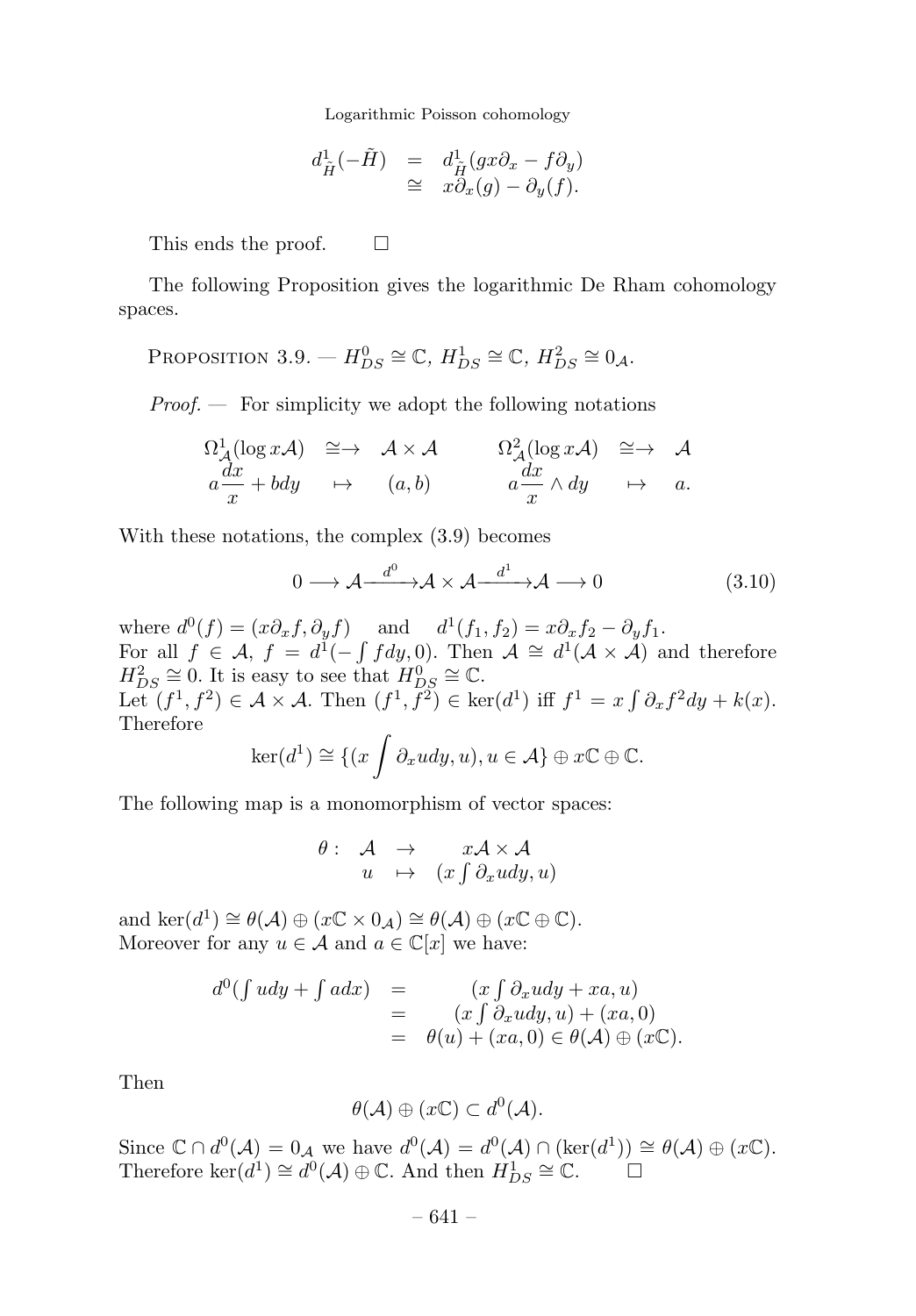# 3.1.3. Computation of Poisson cohomology of  $\{x, y\} = x$

By a direct calculation we show that the Poisson complex of  $\{x, y\} = x$ is given by

$$
0 \longrightarrow \mathcal{A} \xrightarrow{d_H^0} \mathcal{A} \times \mathcal{A} \xrightarrow{d_H^1} \mathcal{A} \longrightarrow 0. \tag{3.11}
$$

where  $d_H^0(f) = (x\partial_y f, -x\partial_x f)$  and  $d_H^1(f_1, f_2) = x\partial_y f_2 + x\partial_x f_1 - f_1$ 

PROPOSITION 3.10.  $-H_P^0 \cong \mathbb{C}$ ,  $H_P^1 \cong \mathbb{C}$  and  $H_P^2 \cong 0_{\mathcal{A}}$ .

*Proof.* — It is shown without difficulty that  $H_P^0 \cong \mathbb{C}$  and  $H_P^2 \cong 0_{\mathcal{A}}$ . So we have to prove that  $H_P^1 \cong \mathbb{C}$ . For all  $(f_1, f_2) \in \mathcal{A} \times \mathcal{A}$  $(f_1, f_2) \in \ker(d_H^1)$  iff there is  $u \in \mathcal{A}$  and  $a(x) \in \mathbb{C}[x]$  such that

$$
(f_1, f_2) = (xu, -x \int \partial_x u dy) + (0, a(x)).
$$

We set

$$
\beta: \mathcal{A} \to x\mathcal{A} \times \mathcal{A}, u \mapsto (xu, -x\int \partial_x u dy).
$$

Clearly  $\beta$  is a monomorphism  $\ker(d_H^1) \cong \beta(\mathcal{A}) \oplus x\mathbb{C}[x] \oplus \mathbb{C}$  and  $\beta(\mathcal{A}) \oplus$  $x\mathbb{C}[x] \subset d^0_H(\mathcal{A})$ . In addition there is no  $f \in \mathcal{A}$  such that  $x\partial_x f \in \mathbb{C}^*$ . Then  $\ker(d_H^1) \cong d_H^0(\mathcal{A}) \oplus \mathbb{C}$ . Therefore  $H_P^1 \cong \mathbb{C}$ .  $\Box$ 

# **3.2.** Example 2:  $(A := \mathbb{C}[x, y], \{x, y\} = x^2)$

Let us consider on  $\mathcal{A} = \mathbb{C}[x, y]$  the Poisson bracket defined on the variables  $x, y$  by  $\{x, y\} = x^2$ . Note that  $\Omega_{\mathcal{A}}(\log x^2 \mathcal{A})$  is isomorphic to the  $\mathcal{A}$ -module generated by {  $dx$  $\frac{dx}{dx} \cup \Omega_{\mathcal{A}}$  since  $\frac{dx^2}{x^2} = 2\frac{dx}{x}$ . It is easy to see that the bracket  $\{x, y\} = x^2$  is a logarithmic principal Poisson bracket along the ideal  $x^2A$ . The associated logarithmic Hamiltonian map is defined on the generators of  $\Omega_{\mathcal{A}}(\log x^2 \mathcal{A})$ by  $\tilde{H}(\frac{dx}{x}) = x\partial_y$  and  $\tilde{H}(dy) = -x^2\partial_x$ . We deduce that the associated

logarithmic Poisson complex is defined by  
\n
$$
d_{\tilde{H}}^0(f) = (x\partial_y f, -x^2 \partial_x f), d_{\tilde{H}}^1(f_1, f_2) = x\partial_y f_2 + x^2 \partial_x f_1 - x f_1;
$$

where we consider the following identification

$$
Der_{\mathcal{A}}(\log x^2 \mathcal{A}) \xrightarrow{\cong} \mathcal{A} \times \mathcal{A}
$$
  
\n
$$
ax\partial_x + b\partial_y \mapsto (a, b)
$$
  
\n
$$
Der_{\mathcal{A}}(\log x^2 \mathcal{A}) \wedge Der_{\mathcal{A}}(\log x^2 \mathcal{A}) \xrightarrow{\cong} \mathcal{A}
$$
  
\n
$$
ax\partial_x \wedge \partial_y \mapsto a
$$

– 642 –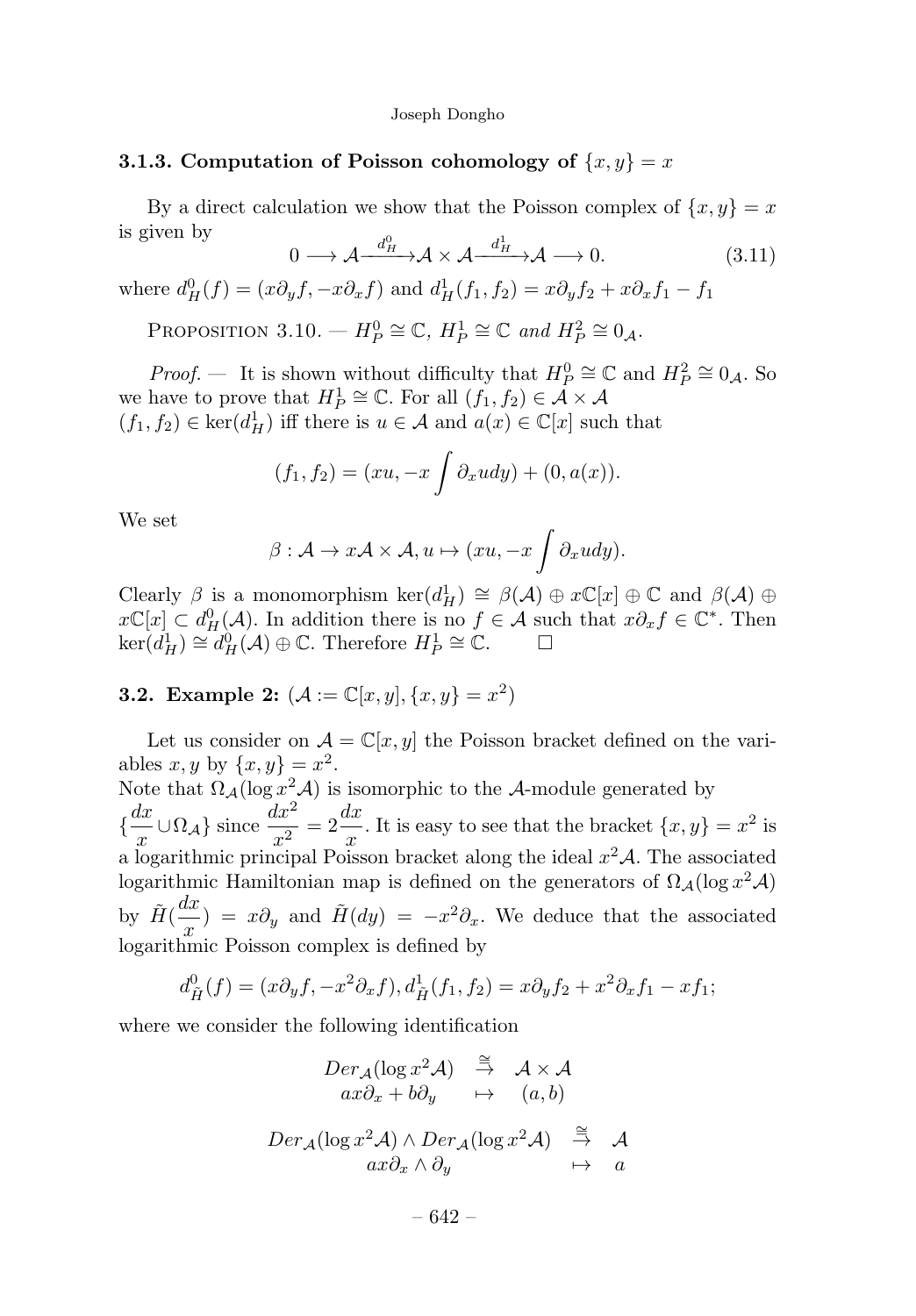# 3.2.1. Computation of  $H^2_{PS}$

Since  $A \cong \mathbb{C}[y] \oplus x\mathcal{A}$  for all  $g \in \mathcal{A}$  there are  $g_1, g_2 \in \mathcal{A}$  such that  $g = g_1 + xg_2$ . Therefore for all  $g \in \mathcal{A}, g \in d_{\tilde{H}}^1(\mathcal{A})$  iff  $g = xg_2 = x\partial_y f_2 + yg_1$  $x^2\partial_x f_1 - x f_1$ . But  $xg_2 = x\partial_y(x \int \partial_x g_2 dy) - x^2\partial_x g_2 - xg_2$  and the equation  $x(\partial_y v + x \partial_x u - u) = g(y) \in \mathbb{C}[y]^*$  has no solutions in  $\mathcal{A} \times \mathcal{A}$ . Then  $\mathcal{A} \cong$  $d_{\tilde{H}}^1(\mathcal{A}\times\mathcal{A})\oplus \mathbb{C}[y]$ . It follows that

$$
H_{PS}^2 \cong \mathbb{C}[y].
$$

# 3.2.2. Computation of  $H^1_{PS}$

To compute  $H_{PS}^1$  we first recall the following fact.

LEMMA 3.11. — Let  $\varphi : E \to F$  be a monomorphism of vector spaces. Then for any linear subspaces A and B of E,  $\varphi(A \oplus B) = \varphi(A) \oplus \varphi(B)$ 

*Proof.* — It is clear that  $\varphi(A \oplus B) = \varphi(A) + \varphi(B)$ . If  $z \in \varphi(A) \cap \varphi(B)$ then  $z \in \varphi(A \oplus B) = 0_E$ . Therefore  $\varphi(A \oplus B) = \varphi(A) \oplus \varphi(B)$ .

Let  $(f_1, f_2) \in \mathcal{A} \times \mathcal{A}$ . Then  $(f_1, f_2) \in \ker(d_{\tilde{H}}^1)$  iff there is  $k \in \mathbb{C}[x]$  such that  $f_2 = \int (1 - x \partial_x) f_1 dy + k(x)$ . So

$$
\ker(d_{\tilde{H}}^1) \cong \{(u, \int (1-x\partial_x)u dy), u\mathcal{A}\} \oplus \mathbb{C}[x].
$$

We put for all  $u \in \mathcal{A}$ ;  $\eta(u) = (u, \int (1 - x \partial_x) u dy)$ . Then  $\eta : \mathcal{A} \to \mathcal{A} \times \mathcal{A}$  is a monomorphism of vector spaces and

$$
\ker(d_{\tilde{H}}^1) \cong \eta(\mathcal{A}) \oplus \mathbb{C}[x] \cong \eta(\mathbb{C}[y]) \oplus \eta(x\mathcal{A}) \oplus \mathbb{C}[x]
$$

since  $A \cong \mathbb{C}[y] \oplus x\mathcal{A}$ . On the other hand for all  $g \in \eta(x\mathcal{A}) \oplus (0\mathcal{A}, x^2\mathbb{C}[x])$ there is  $u \in \mathcal{A}$  and  $v \in \mathbb{C}[x]$  such that

$$
g = (xu, -x2 \int \partial_x dy + x2 v(x)) = d_{\tilde{H}}^{0}(\int u dy - \int v(x) dx).
$$

Moreover for all  $u(y) \in \mathbb{C}[y]$  and  $a_0, a_1 \in \mathbb{C}$  the partial differential equation

$$
\begin{cases}\nxf_y = u(y) \\
-x^2f_x = f u(y)dy + a_0 + a_1x\n\end{cases}
$$

has no solutions in A. Then  $\ker(d_{\tilde{H}}^1) \cong \eta(\mathbb{C}[y]) \oplus \mathbb{C}_1[x] \oplus d_{\tilde{H}}^0(\mathcal{A})$ . Therefore

$$
H_{PS}^1 \cong \eta(\mathbb{C}[y]) \oplus \mathbb{C}_1[x].
$$

$$
-643 -
$$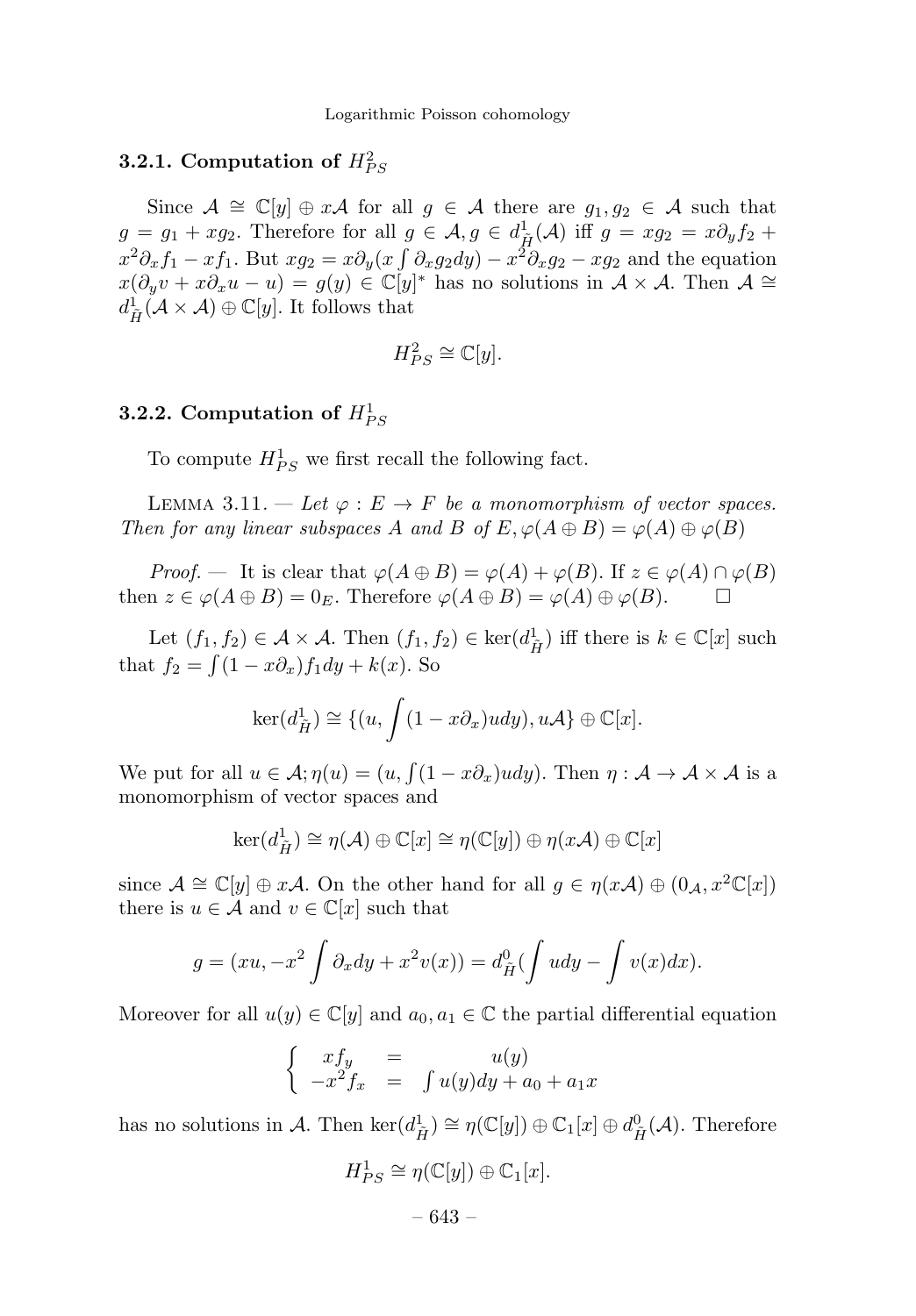where  $\mathbb{C}_1[x] := \{a_0 + a_1x; a_0, a_1 \in \mathbb{C}\}$ . On the other hand since  $\eta$  is a monomorphism,  $\eta(\mathbb{C}[y]) \cong \mathbb{C}[y]$ . Then  $H_{PS}^1 \cong \mathbb{C}[y] \oplus \mathbb{C}_1[x]$ . This ends the proof of the following Proposition.

PROPOSITION  $3.12$ . — The logarithmic Poisson cohomology spaces of  ${x, y} = x^2$  are

$$
H_{PS}^1 \cong \mathbb{C}[y] \oplus \mathbb{C}_1[x], H_{PS}^2 \cong \mathbb{C}[y] \text{ and } H_{PS}^0 \cong \mathbb{C}.
$$

**3.2.3. Poisson cohomology of**  $(A = \mathbb{C}[x, y], \{x, y\} = x^2)$ 

The action of the Hamiltonian map associated to this Poisson structure on generators of  $\Omega_A$  is  $H(dx) = x^2 \partial_y$  and  $H(dy) = -x^2 \partial_x$ . For the sake of simplicity we shall use the following isomorphisms:

$$
\begin{array}{ccc}\nDer_{\mathcal{A}} & \cong \rightarrow & \mathcal{A} \times \mathcal{A} \\
a \partial_x + b \partial_y & \mapsto & (a, b) \\
\end{array}\n\qquad\n\begin{array}{ccc}\nDer_{\mathcal{A}} \wedge Der_{\mathcal{A}} & \cong \rightarrow & \mathcal{A} \\
a \partial_x \wedge \partial_y & \mapsto & a.\n\end{array}
$$

With these isomorphisms the associated Poisson complex is given by

$$
d_H^0(f) = (x^2 \partial_y f, -x^2 \partial_x f)
$$
 and  $d_H^1(f_1, f_2) = x^2 \partial_x f_1 + x^2 \partial_y f_2 - 2x f_1$ .

For all  $g \in \mathcal{A}$  we have  $xg = -2x(-\frac{1}{2}g) + x^2(\frac{1}{2}g)$  $(\frac{1}{2})(-\partial_x g + \partial_y (\int \partial_x g dy)).$  Then  $\mathcal{A} \cong d^1_H(\mathcal{A} \times \mathcal{A}) \oplus \mathbb{C}[y]$ . Therefore

 $H_P^2 \cong \mathbb{C}[y].$ 

Let  $(f_1, f_2) \in \mathcal{A} \times \mathcal{A}$ . Then  $(f_1, f_2) \in \ker(d_H^1)$  iff there is  $u \in \mathcal{A}, a \in \mathbb{C}[x]$ such that  $f_1 = xu$  and  $f_2 = \int (1 - x \partial_x) u dy + a(x)$ . So ker $(d_H^1) = \{(xu, \int (1-x\tilde{\partial}_x)u dy + a(x)), \quad u \in \mathcal{A}, a(x) \in \mathbb{C}[x]\}.$  We put  $\varphi(u) = (xu, \int (1 - x\partial_x)u dy$  for all  $u \in \mathcal{A}$ . Then  $\varphi : \mathcal{A} \to x\mathcal{A} \times \mathcal{A}$  is a isomorphisms of vector spaces and

$$
\ker(d_H^1) \cong \varphi(\mathcal{A}) \oplus \mathbb{C}[x].
$$

On the other hand since  $\mathcal{A} \cong \mathbb{C}[y] \oplus x\mathcal{A}$  then  $\varphi(\mathcal{A}) \cong \varphi(\mathbb{C}[y]) \oplus \varphi(x\mathcal{A})$ . It is easy to prove that  $\varphi(xA) \oplus x^2 \mathbb{C}[x] \subset d^0_H(A)$  and

$$
d_H^0(\mathcal{A}) \cap \varphi(\mathbb{C}[y]) \oplus \mathbb{C}_1[x] = \{0_{\mathcal{A}}\}.
$$

Therefore

$$
\ker(d_H^1) \cong \varphi(\mathbb{C}[y]) \oplus \mathbb{C}_1[x] \oplus d_H^0(\mathcal{A}) \cong \mathbb{C}[y] \oplus \mathbb{C}_1[x] \oplus d_H^0(\mathcal{A}).
$$
  
- 644 -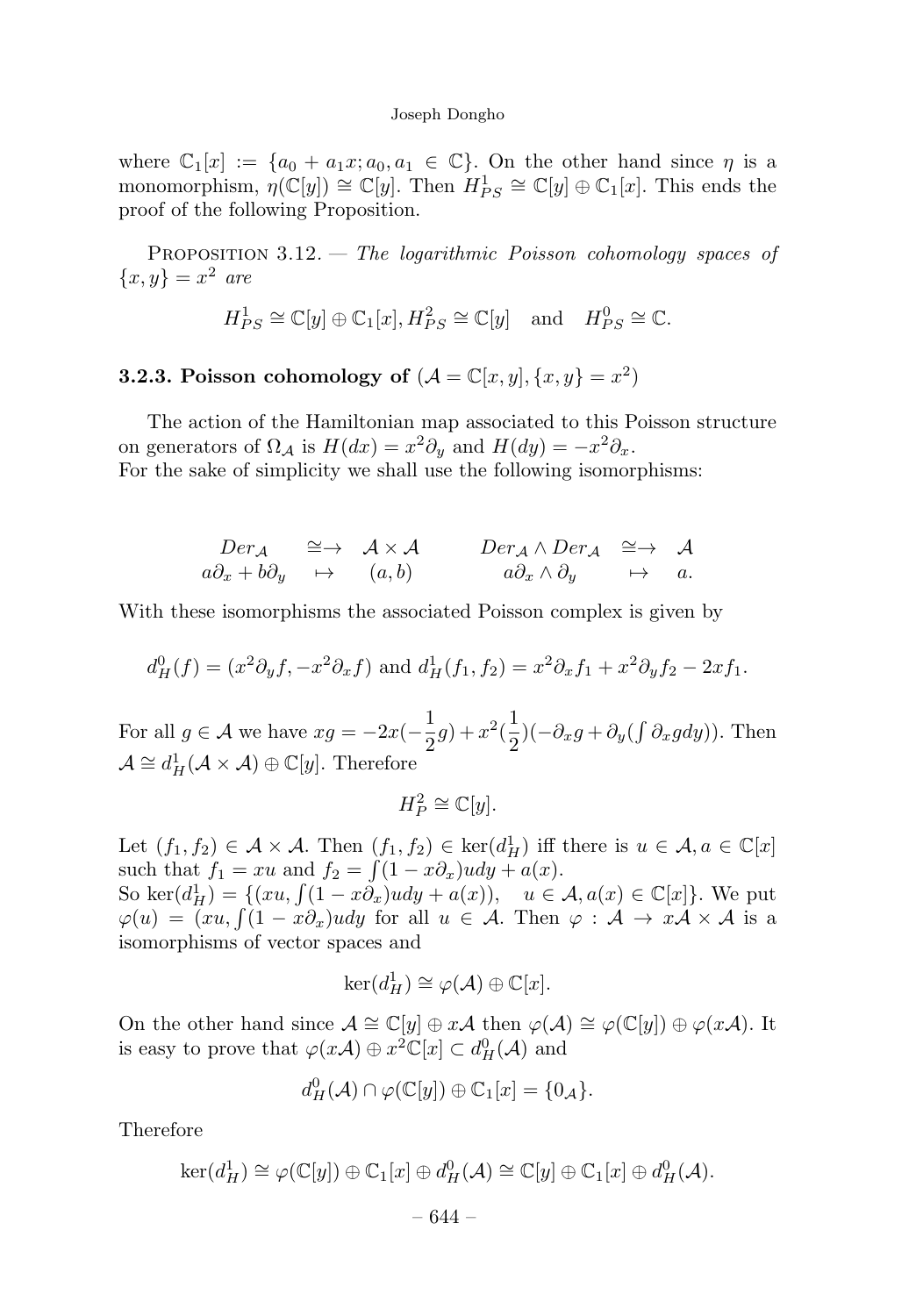Then,

$$
H_P^1 \cong \mathbb{C}[y] \oplus \mathbb{C}_1[x].
$$

This ends the proof of the following Proposition.

PROPOSITION 3.13. — The Poisson cohomology spaces of  $\{x, y\} = x^2$ are:

 $H_P^1 \cong \mathbb{C}[y] \oplus \mathbb{C}_1[x], H_P^2 \cong \mathbb{C}[y]$  and  $H_P^0 \cong \mathbb{C}$ .

Remark 2. — It follows from Propositions 3.13 and 3.12 that the Poisson cohomology and the logarithmic Poisson cohomology of the Poisson bracket  ${x, y} = x^2$  on  $\mathbb{C}[x, y]$  are equal although the latter is not log symplectic. Consequently it can be concluded that being log symplectic is not a necessary condition for the equality between the Poisson cohomology spaces and the logarithmic Poisson cohomology spaces. In the next section we give an example in which the two concepts are different.

# **3.3.** Example 3  $A = \mathbb{C}[x, y, z]$  and  $\{x, y\} = 0, \{x, z\} = 0, \{y, z\} = xyz$

It is easy to prove that this Poisson structure is logarithmic principal along the ideal  $xyz\mathcal{A}$  and the associated logarithmic Poisson differential is defined by

$$
d_{\tilde{H}}^{0}(f) = (0, xz\frac{\partial f}{\partial z}, -xy\frac{\partial f}{\partial y})
$$
  
\n
$$
d_{\tilde{H}}^{1}(f_{1}, f_{2}, f_{3}) = (xz\frac{\partial f_{3}}{\partial z} + xy\frac{\partial f_{2}}{\partial y} - xf_{1}, -xy\frac{\partial f_{1}}{\partial y}, -xz\frac{\partial f_{1}}{\partial z})
$$
\n
$$
d_{\tilde{H}}^{2}(f_{1}, f_{2}, f_{3}) = xz\frac{\partial f_{2}}{\partial z} + xy\frac{\partial f_{3}}{\partial y}.
$$
\n(3.12)

By definition we have the following expressions of the associated Poisson differential:

$$
\delta^{0}(f) = xyz(0, \frac{\partial f}{\partial z}, -\frac{\partial f}{\partial y})
$$
  
\n
$$
\delta^{1}(f_{1}, f_{2}, f_{3}) = (xyz\frac{\partial f_{3}}{\partial z} + xyz\frac{\partial f_{2}}{\partial y} - yzf_{1} - xzf_{2} - xyf_{3}, -xyz\frac{\partial f_{1}}{\partial y}, -xyz\frac{\partial f_{1}}{\partial z})
$$
  
\n
$$
\delta^{2}(f_{1}, f_{2}, f_{3}) = xyz(\frac{\partial f_{2}}{\partial z} + \frac{\partial f_{3}}{\partial y})
$$
\n(3.13)

# 3.3.1. Computation of  $H^3_{PS}$

We deduce from equations (3.12) that  $d_{\tilde{H}}^2(\mathcal{A}^3) \subset x\mathcal{A}$ .

$$
-645- \nonumber\\
$$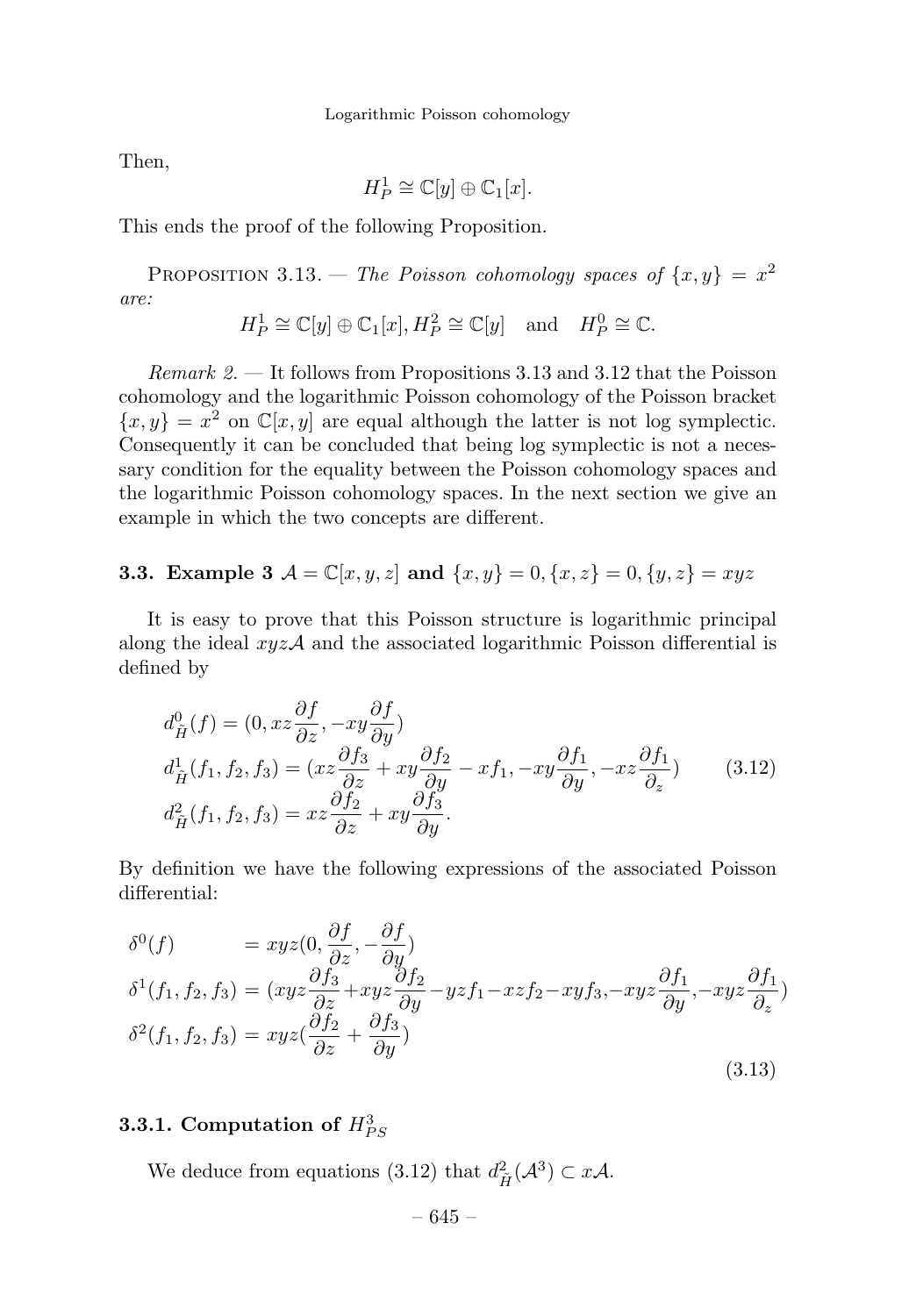But

$$
\mathcal{A} \cong \mathbb{C}[y] \oplus z\mathbb{C}[z] \oplus x\mathcal{A} \cong \mathbb{C}[y] \oplus z\mathbb{C}[z] \oplus x\mathbb{C}[x] \oplus xy\mathbb{C}[y]
$$
  

$$
\oplus xz\mathbb{C}[z] \oplus x^2y\mathcal{A} \oplus x^2z\mathcal{A} \oplus xyz\mathcal{A}.
$$

On the other hand, for all  $xg(x) \in x\mathbb{C}[x]$  the partial differential equation

$$
z\frac{\partial u}{\partial z} + y\frac{\partial v}{\partial y} = g(x)
$$

has no solutions in  $A \times A \times A$ . Moreover for all

$$
g \in xy\mathbb{C}[y] \oplus xz\mathbb{C}[z] \oplus x^2y\mathcal{A} \oplus x^2z\mathcal{A} \oplus xyz\mathcal{A},
$$

there are  $g_1(y), g_2(z), g_3(x, y, z), g_4(x, y, z), g_5(x, y, z) \in A$  such that

$$
g = xyg_1(y) + xzg_2(z) + x^2yg_3(x, y, z) + x^2zg_4(x, y, z) + xyzg_5(x, y, z).
$$

Therefore 2 co-boundary are given by

$$
z\frac{\partial f_2}{\partial z} + y\frac{\partial f_3}{\partial y} = yg_1(y) + zg_2(z) + xyzg_3(x, y, z) + xzg_4(x, y, z) + yzg_5(x, y, z),
$$
\n(3.14)

which is equivalent to

$$
z(\frac{\partial f_2}{\partial z} - g_2(z) - x g_4(x, y, z)) + y(\frac{\partial f_3}{\partial y} - g_1(y) - x g_3(x, y, z) - z g_5(x, y, z)) = 0.
$$
\n(3.15)

So just take

$$
f_2 = \int g_2(z) + x g_4(x, y, z) dz; \quad f_3 = \int g_1(y) + x g_3(x, y, z) + z g_5(x, y, z) dy.
$$
\n(3.16)

This proves that

$$
d_{\tilde{H}}^2(\mathcal{A}^3) \cong xy\mathbb{C}[y] \oplus xz\mathbb{C}[z] \oplus x^2y\mathcal{A} \oplus x^2z\mathcal{A} \oplus xyz\mathcal{A}.
$$

Therefore we deduce that

$$
H_{PS}^3 \cong \mathbb{C}[y] \oplus z\mathbb{C}[z] \oplus x\mathbb{C}[x]. \tag{3.17}
$$

# 3.3.2. Computation of  $H^3_F$

It follows from equation (3.13) that  $\delta^2(\mathcal{A}^3) \subset xyz\mathcal{A}$ . But

$$
\mathcal{A} \cong \mathbb{C}[y] \oplus z\mathbb{C}[z] \oplus x\mathbb{C}[x] \oplus xy\mathbb{C}[y] \oplus xy\mathbb{C}[x] \oplus xz\mathbb{C}[x] \oplus xz\mathbb{C}[x] \oplus xz\mathbb{C}[z] \oplus yz\mathbb{C}[y] \oplus yz\mathbb{C}[z] \oplus xyz\mathcal{A}
$$
\n(3.18)

$$
-646 -
$$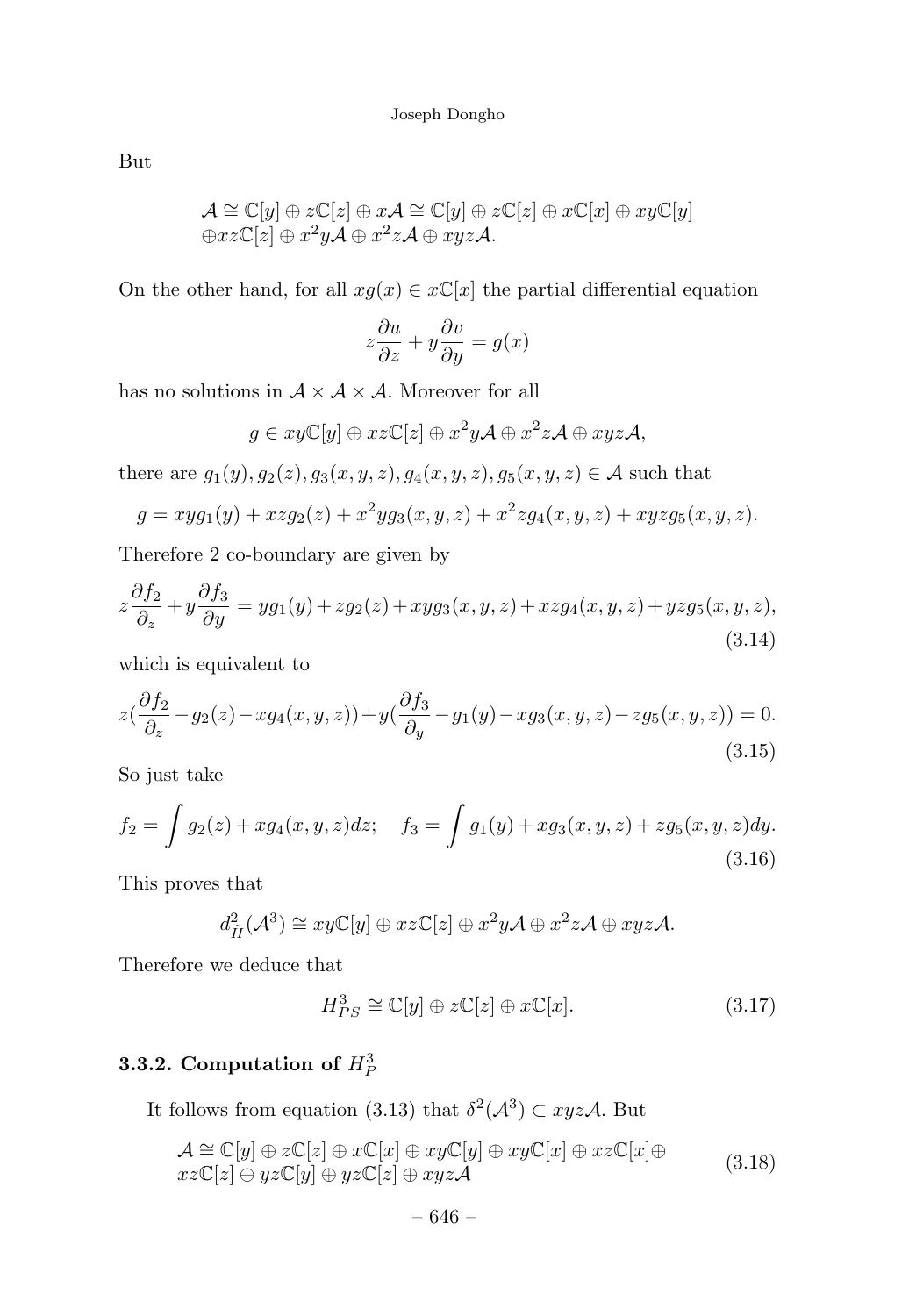Logarithmic Poisson cohomology

and

$$
\delta^2(\mathcal{A}^3) \cap \mathbb{C}[y] \oplus z\mathbb{C}[z] \oplus x\mathbb{C}[x] \oplus xy\mathbb{C}[y] \oplus xy\mathbb{C}[x] \oplus xz\mathbb{C}[x] \oplus xz\mathbb{C}[z] \oplus yz\mathbb{C}[y] \oplus yz\mathbb{C}[z] \cong 0_{\mathcal{A}}.
$$

Since the map

$$
\mathcal{A} \times \mathcal{A} \to \mathcal{A}, (u, v) \mapsto \frac{\partial u}{\partial z} + \frac{\partial v}{\partial y}
$$
(3.19)

is surjective  $\delta^3(\mathcal{A}^3) \cong xyz\mathcal{A}$ .

Therefore

$$
H_P^3 \cong \mathbb{C}[y] \oplus z\mathbb{C}[z] \oplus x\mathbb{C}[x] \oplus xy\mathbb{C}[y] \oplus xy\mathbb{C}[x] \oplus xz\mathbb{C}[x] \oplus xz\mathbb{C}[z] \oplus yz\mathbb{C}[y] \oplus yz\mathbb{C}[z].
$$

In conclusion we have proved the following.

THEOREM  $3.14.$   $-$ 

1. The 3<sup>rd</sup> Poisson cohomology of  $(A = \mathbb{C}[x, y, z], \{x, y\} = 0, \{x, z\} =$  $0, \{y, z\} = xyz$ ) is

$$
H_P^3 \cong \mathbb{C}[y] \oplus z\mathbb{C}[z] \oplus x\mathbb{C}[x] \oplus xy\mathbb{C}[y] \oplus xy\mathbb{C}[x] \oplus xz\mathbb{C}[x] \oplus xz\mathbb{C}[z] \oplus yz\mathbb{C}[y] \oplus yz\mathbb{C}[z].
$$

2. The 3<sup>rd</sup> logarithmic Poisson cohomology of  $(A = \mathbb{C}[x, y, z], \{x, y\})$  $0, \{x, z\} = 0, \{y, z\} = xyz$ ) is

$$
H_{PS}^3 \cong \mathbb{C}[y] \oplus z\mathbb{C}[z] \oplus x\mathbb{C}[x]. \tag{3.20}
$$

Remark 3. – It has to be noticed that  $H_{PS}^3 \neq H_P^3$ .

# 4. Application to prequantization of  $\{x, y\} = x$

The problem of geometric quantization is based on the Dirac principle in which we represent the underlying algebra of a Poisson algebra into a Hilbert space  $H$ . In other words one shall build the following commutative diagram:

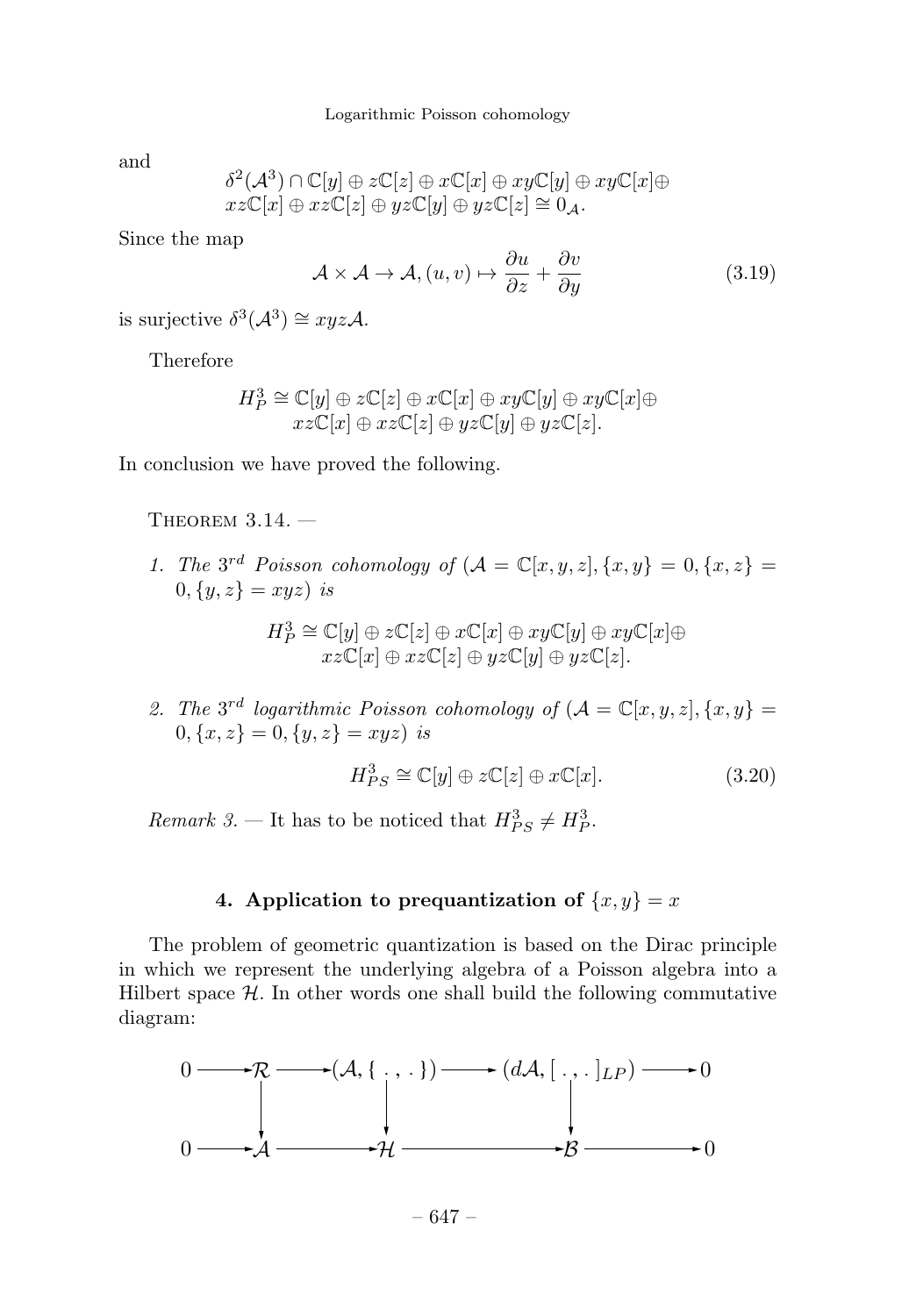where the first line is an extension of Lie algebras and the second is an extension of Lie-Rinehart algebras. In this diagram,  $\mathcal{H}$  is a simplified notation for the algebra  $(\mathcal{O}_{\mathcal{H}}, [., .])$  where  $\mathcal{O}_{\mathcal{H}}$  is the set of the quantum observable operators (which in the symplectic case are the self-adjoint operators on  $\mathcal{H}$ ) and  $[.,.]$  is the commutator. But according to  $([17])$  the following bracket

$$
[a+\alpha, b+\beta] := \{a,b\} + \pi(\alpha,\beta) + [\alpha,\beta] + \tilde{H}(\alpha)b - \tilde{H}(\beta)a
$$

is a Lie structure on  $\mathcal{A} \oplus \Omega_A(\log x \mathcal{A})$  such that the following is an extension of Lie-Rinehart algebras

$$
0 \longrightarrow \mathcal{A} \longrightarrow \mathcal{A} \oplus \Omega_{\mathcal{A}}(\log x \mathcal{A}) \longrightarrow \Omega_{\mathcal{A}}(\log x \mathcal{A}) \longrightarrow 0
$$

Where  $\pi = x \partial_x \wedge \partial_y$  is the Poisson bivector of  $\{x, y\} = x$ . By construction,  $\pi$  is the associated class of this extension.

We consider the map  $r : A \to A \oplus \Omega_A(\log x A)$  defined by

$$
r(a) = a + x \partial_x(a) \frac{dx}{x} + \partial_y(a) dy.
$$

By definition,  $r$  is Lie algebra homomorphism and the following diagram commute.

$$
0 \longrightarrow C \longrightarrow (A, \{ \cdot, \cdot \}) \longrightarrow (dA, [\cdot, \cdot]_{LP}) \longrightarrow 0
$$
  

$$
0 \longrightarrow A \longrightarrow A \oplus \Omega_{\mathcal{A}}(\log x \mathcal{A}) \longrightarrow \Omega_{\mathcal{A}}(\log x \mathcal{A}) \longrightarrow 0.
$$

We adopte the following definition.

DEFINITION 4.1. — A Poisson structure, logarithmic along an ideal  $\mathcal I$  of A is said log prequantizable if there is a projective A-module M of rank 1 with an  $\Omega_{\mathcal{A}}(\log \mathcal{I})$ -connection with curvature  $\pi$ .

THEOREM 4.2.  $-$  ([7]) Let Pic(A) be the group of projective rank one A-modules. For any Lie-Rinehart algebra L, the correspondence

$$
i:Pic(\mathcal{A}) \to H^2(Alt_{\mathcal{A}}(L, \mathcal{A}))
$$

which associates to any class  $[M]$  of projective A-module of rang 1 the class  $[\Omega_M] \in H^2(Alt_A(L, \mathcal{A}))$  of the curvature of the associated L-connection of M is an homomorphism of R-modules.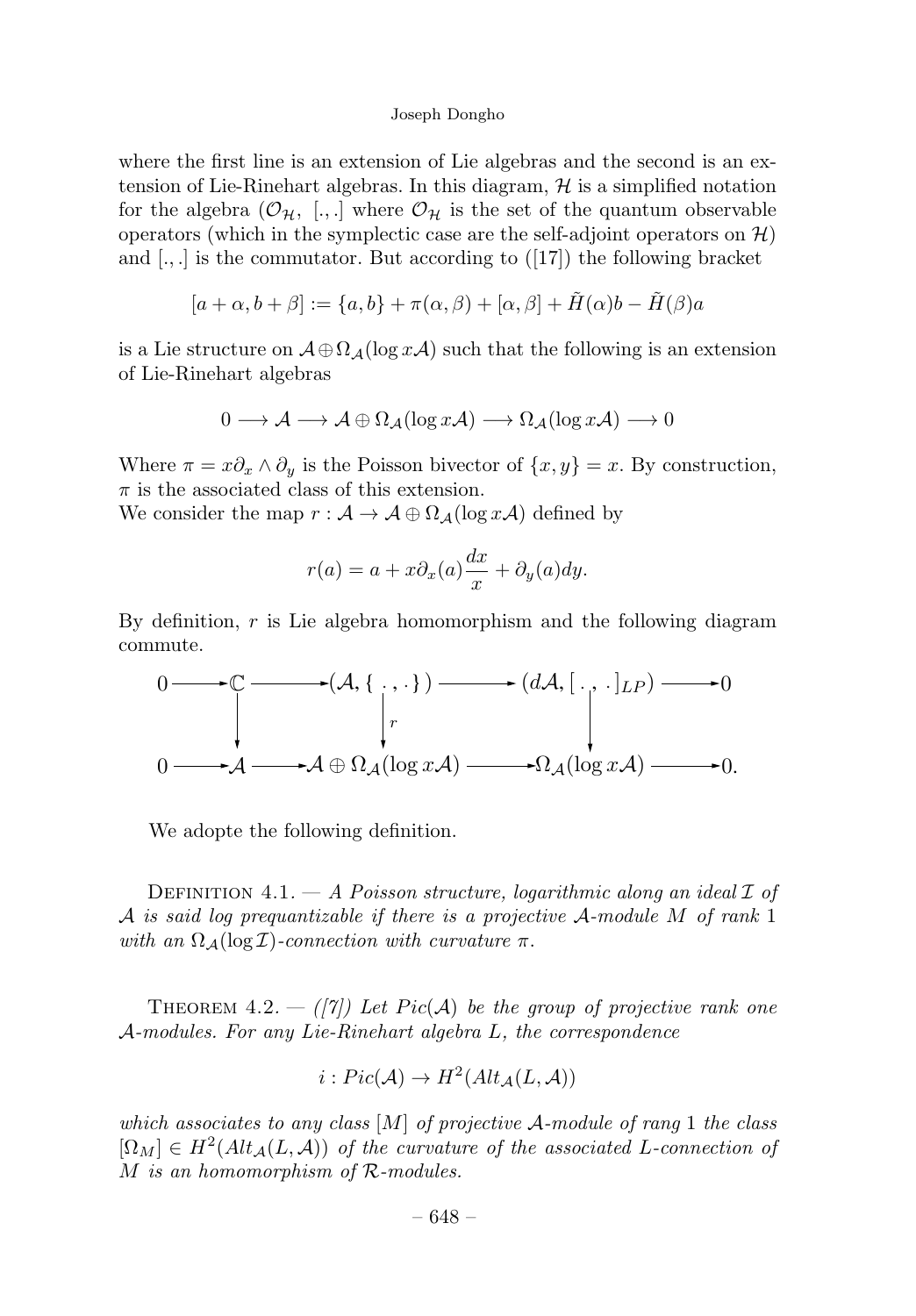It follows from this theorem that the logarithmic Poisson structure  $\{x, y\}$  $x$  is log prequantizable if and only if the logarithmic Poisson cohomology class of  $\pi$  is an element of the image of i. But according to lemma 3.7, we have  $[\pi] \in H_{PS}^2 \cong 0$ . Therefore  $\{x, y\} = x$ is a log prequantizable Poisson structure.

Acknowledgments. — The author is grateful to Michel Granger, Jean-Pierre Otal, Michel Nguiffo Boyom, Jean-Claude Thomas and Eugène Okassa for useful comments and discussions. This work is an application of some results of my PhD prepared under joint superversion between University of Angers and University of Yaoundé I. I would like to take this opportunity to thank my advisors, Vladimir Roubtsov and Bitjong Ndombol, for suggesting to me this interesting problem and for their availability during this project. I especially want to thank Larema for the logistics that it put at my disposal during this work. I also thank the French Ministry of Foreign Affairs, Franco-Cameroon Cooperation, SARIMA and CIMPA for all their support and funding.

# Bibliography

- [1] ALEKSEEVSKY (D.), MICHOR (P.), RUPPERT (W.). Extensions of Lie Algebras. Erwin Schrödinger Institut fut Mathematische Physik Boltzmanngasse, 9, A-1090 Wien, Austria.
- [2] BRACONNIER (J.). Algèbres de Poisson, C. R. Acad. Sci. Paris Sér. A-B 284, no. 21, A1345-A1348 (1977).
- [3] CHEVALLEY (C.) AND EILENBERG (S.). Cohomology theory of Lie groups and Lie algebras, Trans. Amer. Math. Soc. 63, p. 85-124 (1948).
- [4] DELIGNE (P.). Équations Différentielles à Points Singuliers Réguliers. Lecture Notes in Mathematics. Berlin. Heidelberg. New York.
- [5] GOTO  $(R.)$  Rozansky-Witten Invariants of log symplectic Manifolds, Contemporary Mathematics, volume 309, p. 69-84 (2002).
- [6] Hochschild (G.), Kostant (B.) and Rosenberg (A.). —Differential Forms On Regular Affine Algebras, Trans. Amer. Math. Soc. 102, p. 383-408 (1962).
- [7] HUEBSCHMANN (J.). Poisson Cohomology and quantization, J.Reine Angew. Math. 408 p. 57-113 (1990).
- [8] KRASILSHCHIK (I.). Hamiltonian cohomology of canonical algebras, (Russian), Dokl. Akad. Nauk SSSR 251, no.6, p. 1306-1309 (1980).
- [9] LICHNEROWICZ  $(A.)$ . Les variétés de Poisson et leurs algèbres de Lie associées. (French) J. Differential Geometry 12, no. 2., p. 253-300 (1977).
- [10] Lie (S.). —Theorie der Transformations gruppen (Zweiter Abschnitt, unter Mitwirkung von Prof. Dr. Friederich Engel). Teubner, Leipzig (1890).
- [11] Palais (R.). —The cohomology of Lie ring, Proc. Symp. Pure Math. 3. p. 130-137 (1961).